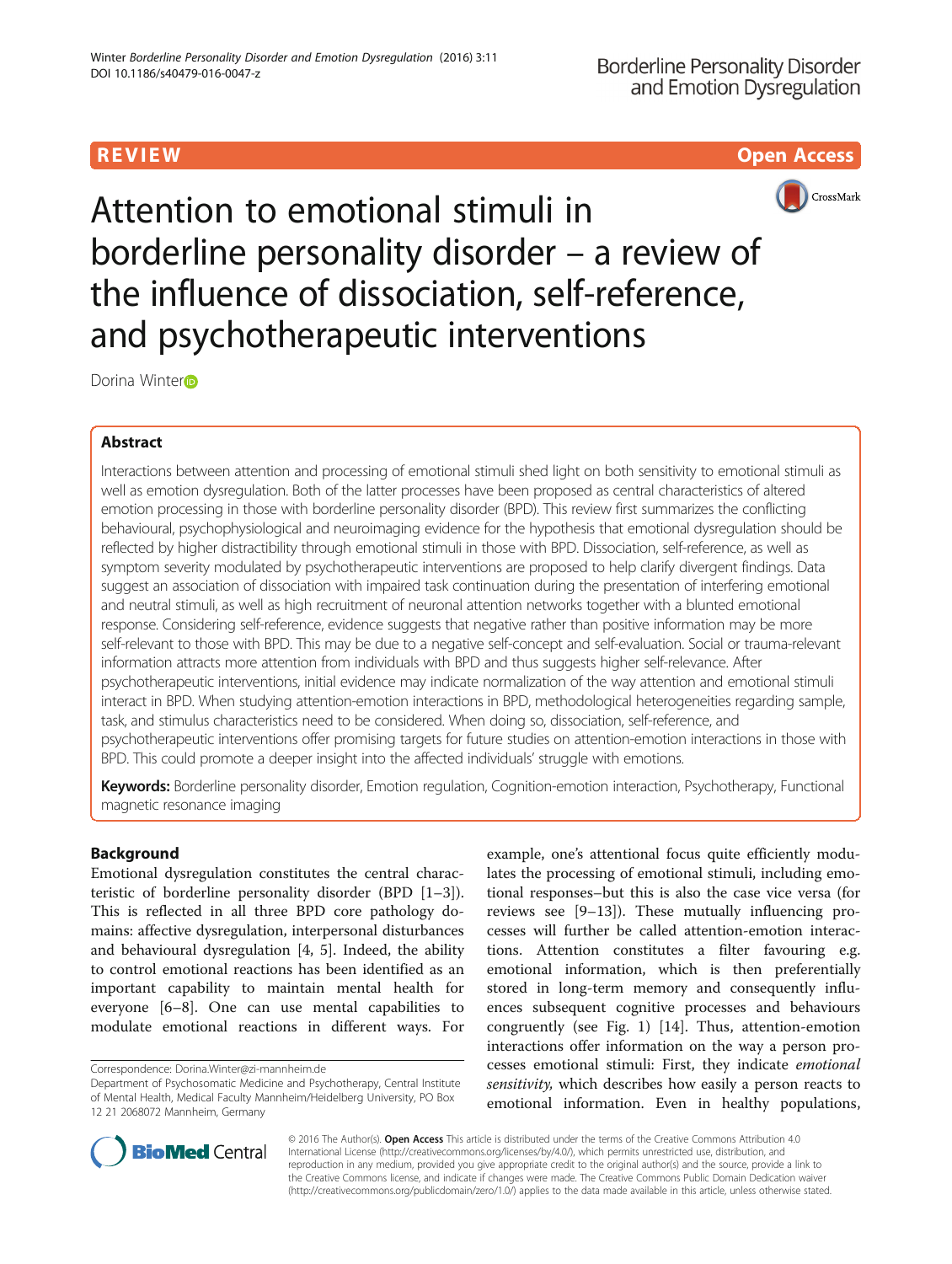<span id="page-1-0"></span>

emotional information attracts more attention compared to less emotional information [\[9](#page-7-0), [10, 15\]](#page-7-0). Sensitivity to emotional stimuli prepares and facilities selective reactions to potentially relevant environmental cues while inhibiting concurrent–and potentially distracting–stimuli and actions [\[16](#page-7-0), [17\]](#page-7-0). However, this mechanism can become disadvantageous, when emotional stimuli disrupt the processing of target stimuli and goal-directed behaviours [\[18](#page-7-0)–[23\]](#page-7-0). Second, the ability to direct attentional focus to or away from a stimulus is a common emotion regulation strategy, called "distraction" [\[24](#page-7-0)]. In certain tasks in which regulating reactions to emotional stimuli is not intentional, it also has been considered an implicit emotion regulation strategy [[25](#page-7-0)]. In general, shifting attention away from an emotional stimulus is an effective and comparatively fast strategy [[26, 27\]](#page-7-0) to reduce negative affect [[27](#page-7-0)–[33](#page-7-0)] and negative cognitions [[34\]](#page-7-0), particularly when stimuli are highly arousing [\[35](#page-7-0)].

Brain imaging studies (for reviews see [\[9](#page-7-0)–[11\]](#page-7-0)) indicated that attention-emotion interactions involve brain regions associated with the active maintenance of goalrelevant information in working memory, for example the dorsolateral prefrontal cortex (dlPFC) and the lateral parietal cortices [\[36](#page-7-0)–[39\]](#page-7-0). Also, higher activity in brain regions indicating emotion processing, including the amygdala, the medial prefrontal cortex, and the ventrolateral prefrontal cortex (vlPFC) was found [[40](#page-7-0)–[44](#page-7-0)]. In addition, higher activity in occipital and occipitotemporal brain regions during attention-emotion

interactions [[45](#page-7-0)–[48](#page-8-0)] suggests sensory amplification [\[10](#page-7-0)]. The anterior cingulate cortex (ACC) has often been associated with attention-emotion interactions, but its role is inconsistent [\[49](#page-8-0)–[53\]](#page-8-0). One distinction is between the dorsal ACC/midcingulate cortex, which may rather indicate cognitive conflict, and the rostral/perigenual and subgenual ACC, which may rather indicate emotional conflict [\[54](#page-8-0)–[57\]](#page-8-0). More particularly, successful attentional control when processing emotional stimuli has been associated with higher activity in the inferior frontal gyrus (IFG)/vlPFC [[58, 59\]](#page-8-0). On the contrary, higher emotional conflict has been associated with higher ACC and dlPFC activity [[50](#page-8-0)–[53, 55](#page-8-0), [56](#page-8-0), [60](#page-8-0), [61](#page-8-0)].

Not surprisingly, studies examining emotion processing (predominantly viewing emotional and neutral pictures) in BPD reveal more or less the described neural networks to be disrupted in comparison to healthy control participants (for reviews see [\[62](#page-8-0)–[64\]](#page-8-0)). But what about tasks directly targeting attention-emotion interactions?

## Attention-emotion interactions in BPD–current evidence

Studying attention-emotion interactions has been of strong interest, particularly to gain insight into emotional sensitivity in those with BPD. While individuals with BPD report particularly long and intense emotional reactions [\[65](#page-8-0)–[68](#page-8-0)], *behavioural* measures of attentionemotion interactions do not provide clear evidence. Paradigms examining emotional sensitivity mainly require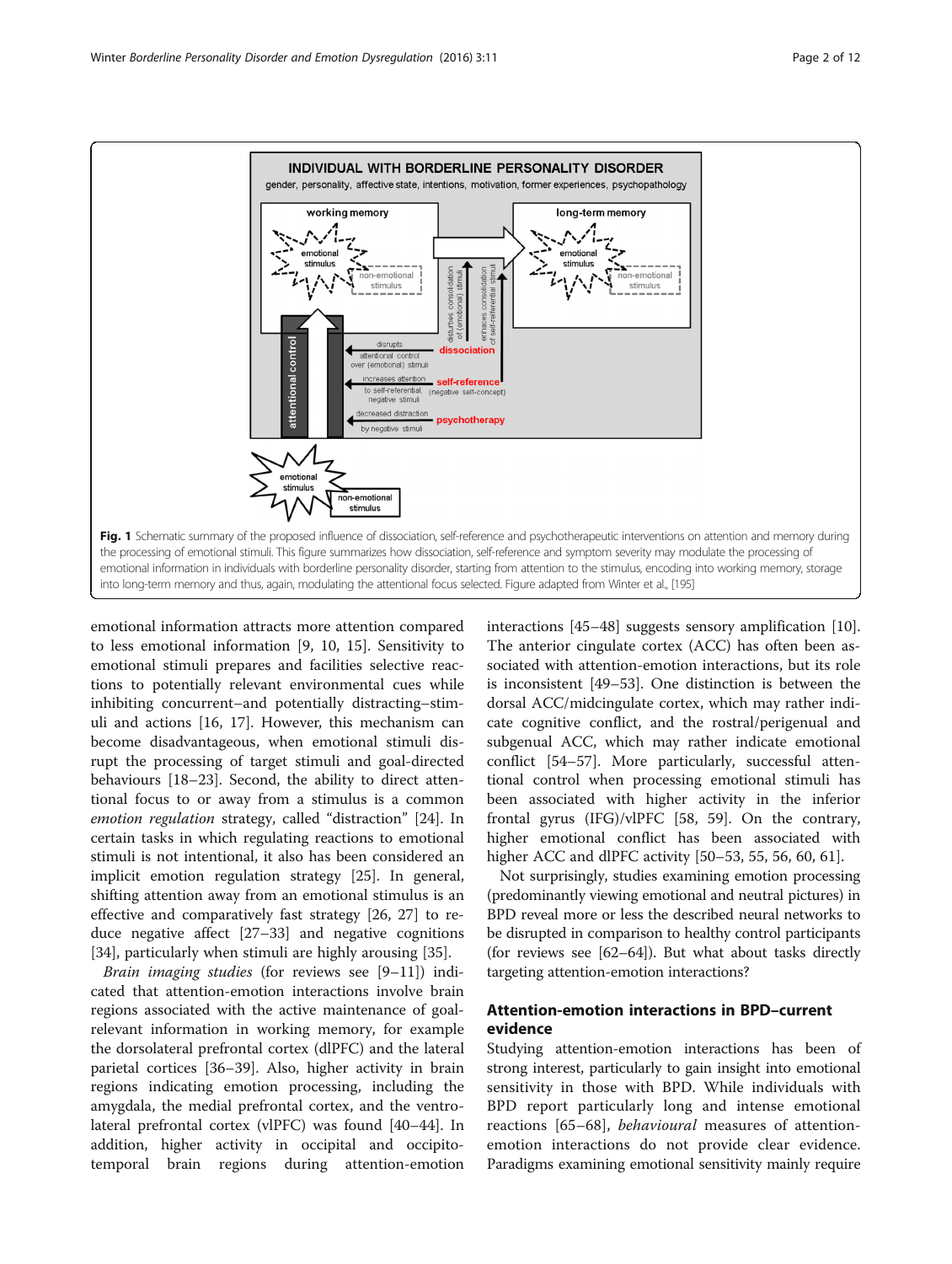participants to perform a task, e.g. letter memorizing or colour naming, during the presentation of interfering emotional content of words or photographical pictures. If reaction times are longer, more mistakes or better memory is exhibited for emotional compared to control stimuli, they are assumed to attract more attention. Previous studies partially revealed longer reaction times and/or less accuracy during the presentation of negative [\[69](#page-8-0)–[74](#page-8-0)] and positive [\[70\]](#page-8-0) in contrast to neutral content in those with BPD compared to healthy controls. However, a substantial number of studies have not found any group differences [[75](#page-8-0)–[78\]](#page-8-0). Overall, apparently, more intense stimuli [[79](#page-8-0)] with personal relevance [[69](#page-8-0)–[71\]](#page-8-0) are more likely to provide behavioural evidence for higher attention to distracting emotional stimuli in those with BPD.

Functional neuroimaging studies found that, in comparison to healthy controls, individuals with BPD showed higher activity in areas indicating stronger emotional processing, such as the amygdala [\[79](#page-8-0), [80\]](#page-8-0) and insula [[79\]](#page-8-0) for negative pictures in comparison to a control condition. Also, higher medial prefrontal cortex activity has been observed in BPD for task interfering positive compared to neutral stimulus content [\[81](#page-8-0)]. When word stimuli were used as distractors, activity was elevated in the superior temporal gyrus–a brain region associated with semantic processing [[81](#page-8-0)]. In the subgenual and perigenual parts of the ACC and adjacent brain areas, the difference between negative and neutral distracting stimuli was smaller in the BPD group than in the healthy control group [[78, 82, 83](#page-8-0)]. In the dorsal ACC, similarly, some studies found a smaller activity difference for negative compared to neutral stimuli, while one study reported higher activity for positive vs. neutral stimuli in BPD [[78, 81, 83](#page-8-0)]. Additionally, individuals with BPD show stronger coupling between the amygdala as well as the dACC with brain regions indicating (among other) increased stimulus saliency (medial prefrontal cortex/hippocampus for the amygdala or medial prefrontal cortex/insula/posterior cingulate/frontoparietal cortices for the dACC), during the processing of aversive distractors [[84\]](#page-8-0). Taken together, referring to the role of these noted brain areas in attention-emotion interactions [[9](#page-7-0)–[11\]](#page-7-0), these data suggest that task-irrelevant emotional information has particular salience for individuals with BPD. Concurrently, findings on a smaller ACC activity difference as response to negative compared to neutral stimuli could also indicate a smaller difference in the emotional conflict elicited by negative compared to neutral stimuli. This finding is supported by previous evidence suggesting more negative evaluations of information previously rated as neutral by healthy control samples [[85](#page-8-0), [86](#page-8-0)].

In *summary*, evidence suggests that individuals with BPD tend to show an enhanced distractibility by

emotional content than healthy controls and stronger processing of the distracting emotional stimuli, suggesting higher sensitivity to emotional stimuli. However, evidence is somewhat heterogeneous on the behavioural level as well as with respect to the involvement of specific brain regions. This heterogeneity may be due to methodological differences such as sample or task characteristics ([[71](#page-8-0), [75, 76](#page-8-0)]; see also below "Consideration of Methodological Heterogeneities"). Also psychological mechanisms have been suggested to further modulate attention-emotion interactions in those with BPD [[69](#page-8-0)–[71, 75](#page-8-0), [76, 79](#page-8-0), [81](#page-8-0), [84,](#page-8-0) [87](#page-9-0)–[90](#page-9-0)]. Three important, but understudied, processes are: dissociation [[79, 81](#page-8-0), [84,](#page-8-0) [88](#page-9-0)–[90\]](#page-9-0), self-reference of stimulus content [[69](#page-8-0)–[71](#page-8-0)], and psychotherapeutic interventions [[87\]](#page-9-0).

### Dissociation

Dissociation is defined as the "disruption of and/or discontinuity in the normal integration of consciousness, memory, identity, emotion, perception, body representation, motor control, and behavior" [\[91, 92\]](#page-9-0). As such, dissociation is a subjective experience, which is usually assessed via self-reported symptom intensities. The vast majority of individuals with BPD experiences transient dissociative symptoms [[93](#page-9-0)], particularly when stress levels are high [\[68](#page-8-0), [93, 94\]](#page-9-0). Even though it is a salient phenomenon in BPD, the influence of dissociation on attention-emotion interactions is not well understood. Individuals with BPD experiencing recurrent dissociation showed broad deficits in neuropsychological behavioural and *psychophysiological* measures, including attention, executive functioning, working memory, long-term memory, and general cognitive abilities, while BPD patients who rarely experience dissociation only showed deficits in executive functioning [[88](#page-9-0)]. High levels of current dissociation were also associated with an impaired ability to maintain task-related performance when facing distracting information [[81\]](#page-8-0). With respect to general processing of negative stimuli, individuals with BPD reported lower pain sensitivity [[95, 96\]](#page-9-0) and worse aversive conditioning [\[97, 98\]](#page-9-0) during high levels of dissociation. Furthermore, high levels of dissociation mediated startle responses and skin conductance in response to negative pictures [\[89](#page-9-0)]. Although not always addressing attention-emotion interactions themselves, these studies would suggest impaired attentional control on the one hand, as well as diminished sensitivity to emotional stimuli on the other hand when levels of dissociation are high in BPD.

With respect to brain activity correlates, higher dissociation levels in those with BPD were associated with lower amygdala activity in response to repeatedly presented negative pictures [[99\]](#page-9-0). More specific to attentionemotion interactions, high dissociation levels in those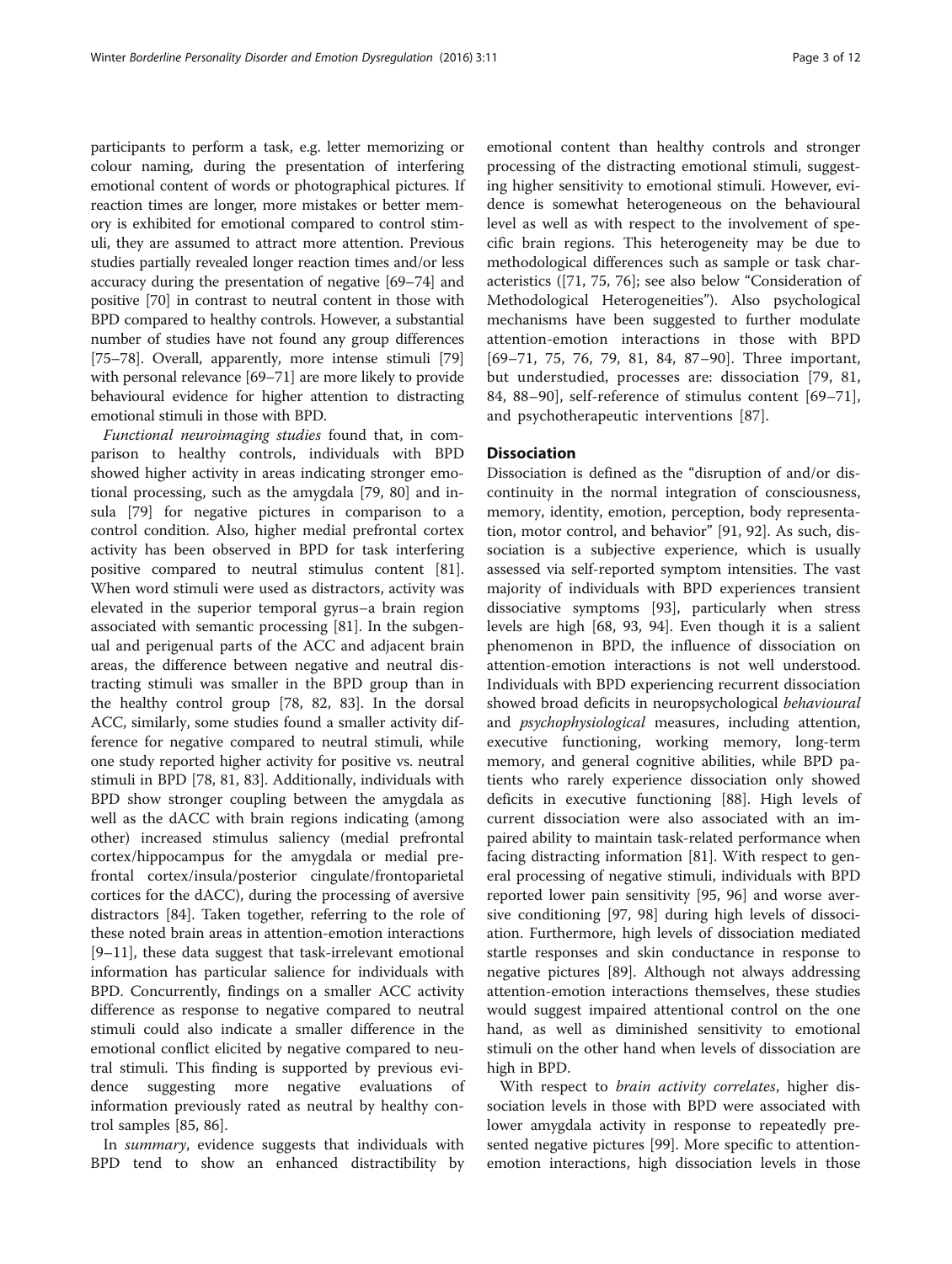with BPD correlated with reduced amygdala (and hippocampal) activation [\[79\]](#page-8-0). In addition, a stronger coupling between the amygdala and the ACC was found in BPD individuals with high levels of dissociation during the presentation of distracting negative stimuli [[84\]](#page-8-0). Induced dissociation during a colour-naming task was also associated with higher IFG activity during distracting negative compared to neutral stimuli [[81](#page-8-0)]. These findings support current models of dissociation in post-traumatic stress disorder (PTSD) [[100, 101](#page-9-0)] and depersonalization disorder [\[102](#page-9-0)], highlighting their trans-diagnostic relevance. Both models hypothesize blunted reactivity to negative stimuli in areas associated with emotion processing (i.e., amygdala), as well as higher activity in areas associated with processing emotional conflict and emotion regulation (ACC, medial and dlPFC) in these patient groups during the processing of emotional stimuli. Such a brain pattern was previously summarized as "emotional overmodulation" [[100, 101](#page-9-0)], which fits well with the above-mentioned behavioural and psychophysiological evidence. Potential emotional reactions may be excessively regulated, leading to reduced emotional responses. Unfortunately, the reported study designs do not allow answering the question whether of a "normalization" of brain activity occurring in BPD during dissociation can be observed in comparison to healthy participants e.g. in limbic brain regions. However, it does suggests that additional aberrant activity within–and connectivity to–brain regions associated with emotion regulation could be expected during dissociation in those with BPD. This would oppose the idea of an overall normalization of neural activity during dissociation.

In summary, few studies examined the direct modulation of attention-emotion interactions by dissociation in those with BPD [\[79, 81, 84](#page-8-0)]. However, the overall evidence supports two main findings for those with BPD: 1) maintaining attention to a target task during the presentation of interfering emotional and neutral information is impaired during dissociation, and 2) attention-emotion interactions during dissociative states may be characterized by high recruitment of attentional (and emotion regulation) resources associated with a blunted emotional response. This suggests dysfunctional allocation of attentional resources during attention-emotion interactions, namely for emotion regulation rather than task performance. Future studies need to clarify further the role of dissociation as trait [[88](#page-9-0), [99](#page-9-0)] versus state [[79](#page-8-0), [81](#page-8-0), [84](#page-8-0), [89](#page-9-0), [95](#page-9-0)–[98\]](#page-9-0), as it appears that this distinction may be relevant [[81](#page-8-0)].

### Self-reference

It has been argued that emotional cues are processed preferentially as they may contain information relevant to oneself, allowing goal-directed behaviours [[16, 17](#page-7-0)].

This notion is supported by the fact that a person's personality traits, state, as well as intention, motivation and decision making processes are known to influence attention-emotion interactions, in terms of so-called "top-down modulations" [[103](#page-9-0)–[106](#page-9-0)]. However, in favour of experimental control, most studies use standardized emotional stimuli, such as words and/or pictures. Nevertheless, this neglects the extent to which this information may refer to the individual participants. For example, participants with BPD evaluated positive or neutral words more negatively than healthy participants when these were presented with reference to themselves rather than with reference to another person [[85](#page-8-0)]. In studies already mentioned on attention-emotion interactions in BPD, emotional stimuli attracted particular attention when the stimuli were selected individually [[71](#page-8-0)] or when referring to BPD-related issues [\[69](#page-8-0), [70](#page-8-0)].

Although several studies suggest alterations in neural networks associated with self-referential processing in a resting state or during self-referential processing [[90](#page-9-0), [107](#page-9-0)–[109](#page-9-0)], evidence on the role of self-reference for attention-emotion interactions in BPD is sparse. In one case, an intensifying role of self-relevance on activity differences between a group with BPD and healthy participants e.g. in the IFG and the rostral ACC can be inferred [[78](#page-8-0)]. One EEG study using a self-referential encoding task also reported a more intensive response to negative compared to positive traits in an event-related potential which has been associated with enhanced stimulus salience, in youth with BPD, in comparison to healthy participants [\[110\]](#page-9-0). However, both studies lack direct comparison between self- vs. non-self-referential (emotional) information, limiting conclusions regarding the role of self-reference on attention-emotion interactions in individuals with BPD.

If self-reference matters, which type of stimulus content may elicit particularly strong self-reference in those with BPD? As demonstrated through the preferential processing of positive, self-related stimuli in the general population [\[111](#page-9-0)–[115\]](#page-9-0), a person's self-concept appears to be highly relevant. Individuals with BPD report low selfesteem [[116, 117](#page-9-0)] and provide negative self-descriptions [[118\]](#page-9-0). They show high levels of self-criticism and feelings of inferiority [\[119\]](#page-9-0) and are more shame-prone [[120\]](#page-9-0). They also consider their body as particularly aversive [\[121, 122\]](#page-9-0). In light of this evidence and supported by a study in youth with BPD [[110](#page-9-0)], negative stimuli likely provide more self-reference and positive stimuli provide less self-reference in those with BPD, thus, differentially affecting attention-emotion interactions and probably its neural correlates.

Additionally, self-descriptions and attitudes towards themselves are at least somehow unstable in those with BPD [\[92](#page-9-0), [107, 123](#page-9-0), [124](#page-9-0)]. This is in line with the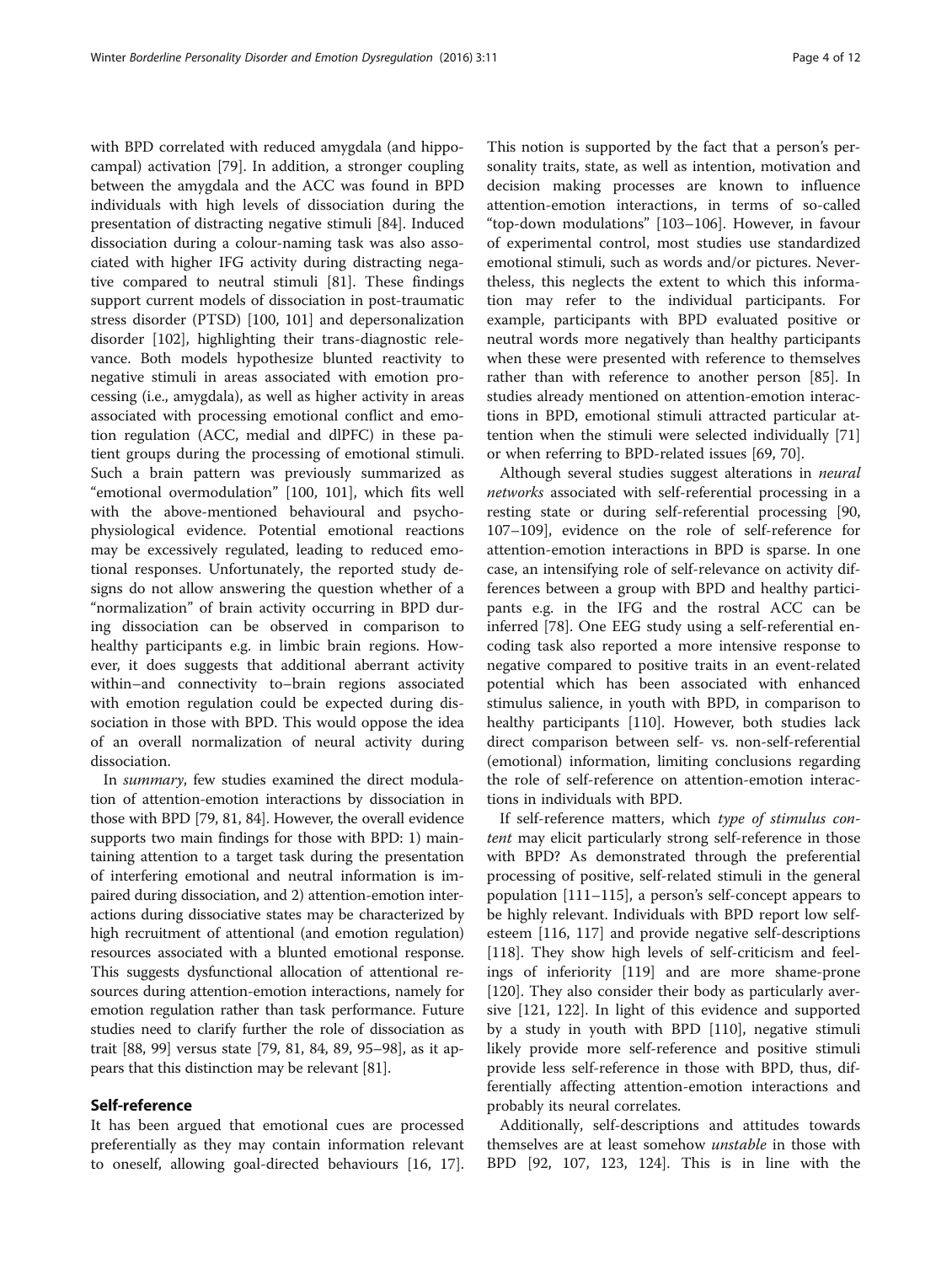experience of a poor sense of self, which constitutes a diagnostic criterion of BPD [[92\]](#page-9-0). Accordingly, it is reasonable to assume that there could be certain instabilities in the way one refers to stimuli to oneself [[125](#page-9-0), [126\]](#page-9-0). However, such instabilities have not yet been addressed with respect to attention-emotion interactions.

Finally, stimuli used to study attention-emotion interactions also involve events, photographic scenes, and/or faces. Due to the interpersonal difficulties frequently experienced by individuals with BPD, social information may be of reasonably higher self-relevance and thus attract more attention, as supported by a recent study [[74\]](#page-8-0). In line with this, a trend to higher attention to selfin comparison to other-referential, social information has been suggested by a social memory paradigm [\[86](#page-8-0)]. Further, a majority of individuals with BPD report significant, repetitive aversive childhood experiences [[127](#page-9-0)–[129](#page-9-0)] and PTSD is also frequently diagnosed in those with BPD (17–39.2 %; [[130](#page-10-0)–[132](#page-10-0)]). Thus, traumarelated stimuli may attract more attention in BPD than in healthy controls.

In summary, individuals with BPD show a marked negative self-concept and low self-esteem, which may be unstable. Social or trauma-relevant information may provide particular self-reference for those with BPD. Thus, negative, social, or trauma-relevant information may lead to stronger attention-emotion interactions in those with BPD than in control groups, namely by capturing more attention as well as additional recruitment of neural networks involved in self-referential processing (e.g. cortical midline structures [\[133\]](#page-10-0)).

### Psychotherapeutic interventions and symptom severity

Psychotherapeutic interventions suggest medium effect sizes with respect to symptom reduction in BPD [\[134](#page-10-0)–[136](#page-10-0)] but related alterations in attention-emotion interactions have been seldom examined [[87](#page-9-0), [137](#page-10-0), [138](#page-10-0)]. Such changes could be indicators of both improved emotional sensitivity as well as emotion regulation.

On the behavioural level, there is one study reporting prolonged reaction times to BPD-relevant stimulus content normalized in those who recovered from BPD after 3 years of outpatient psychotherapy [\[87\]](#page-9-0). Neuroimaging studies, however, did not find significant behavioural alterations post therapy [\[137, 138\]](#page-10-0).

Which changes in neural correlates of attentionemotion interactions can be expected after psychotherapy? Reviews have suggested that altered brain patterns normalized after psychotherapy in other mental illnesses such as obsessive-compulsive disorder, depression, and schizophrenia [\[139](#page-10-0)–[141\]](#page-10-0). However, there may be an increased level of activity in additional brain areas after psychotherapy, as observed in panic disorder and PTSD

[[140](#page-10-0)–[142](#page-10-0)], which may indicate a 'compensatory' brain response obtained to cope with challenging stimuli and responses. Studies focusing on neural correlates of emotion processing in BPD patients found that activity of brain regions associated with emotion processing (i.e., the amygdala) declined after successful psychotherapy targeting emotion regulation [\[143](#page-10-0)–[145\]](#page-10-0). With respect to attention-emotion interactions, a pre-post design study also showed increased dorsal prefrontal (dorsal ACC, dlPFC, frontopolar cortex) and decreased vlPFC and hippocampal activity, while BPD participants viewed distracting negative stimuli from before to after transference-focused psychotherapy [\[138\]](#page-10-0). This suggests increased response in brain areas that control attention to (emotional) stimuli and decreased response in brain regions associated with emotional response. However, due to the lack of a respective control group in this study, it is not possible to conclude whether this represents a normalization of brain activity patterns. A study by our research group found decreased activity over time in the inferior parietal lobe/supramarginal gyrus during distraction from negative rather than neutral stimuli in those with BPD from before to after dialectical behaviour therapy (DBT), which was correlated with improvements in self-reported borderline symptom severity [[137\]](#page-10-0). Thus, in future studies, both a normalization of fronto-parietal-limbic activity as well as additional recruitment of frontal areas involved in the executive system could be expected in response to distracting emotional stimuli following symptom improvement in BPD after psychotherapy.

Overall, evidence for alterations of alterations of attention-emotion interactions after psychotherapy in BPD is still very preliminary and offers many future research directions. Over the last few decades, several psychotherapeutic approaches have been developed or adapted specifically to treat individuals with BPD [\[135\]](#page-10-0). However, only DBT and transference-focused psychotherapy explicitly studied attention-emotion interactions in those with BPD [[137, 138\]](#page-10-0). Here, specific psychotherapies may go in hand with specific alterations in attention-emotion interactions. For example, DBT, which focuses on emotion regulation [[146\]](#page-10-0), may be associated with a decrease in sensitivity to emotional stimuli and an increased ability to regulate emotional responses. In contrast, schema-focused therapy [[147](#page-10-0)], which focuses on strong emotional reaction to selfrelevant triggers, may be associated with normalized sensitivity to self-relevant emotional triggers and thus, less effort to control attention over triggers. It would be optimal if future randomized controlled trials included paradigms to measure different types of attentionemotion interactions and their neural correlates, in order to gain knowledge regarding intervention-specific alterations in BPD.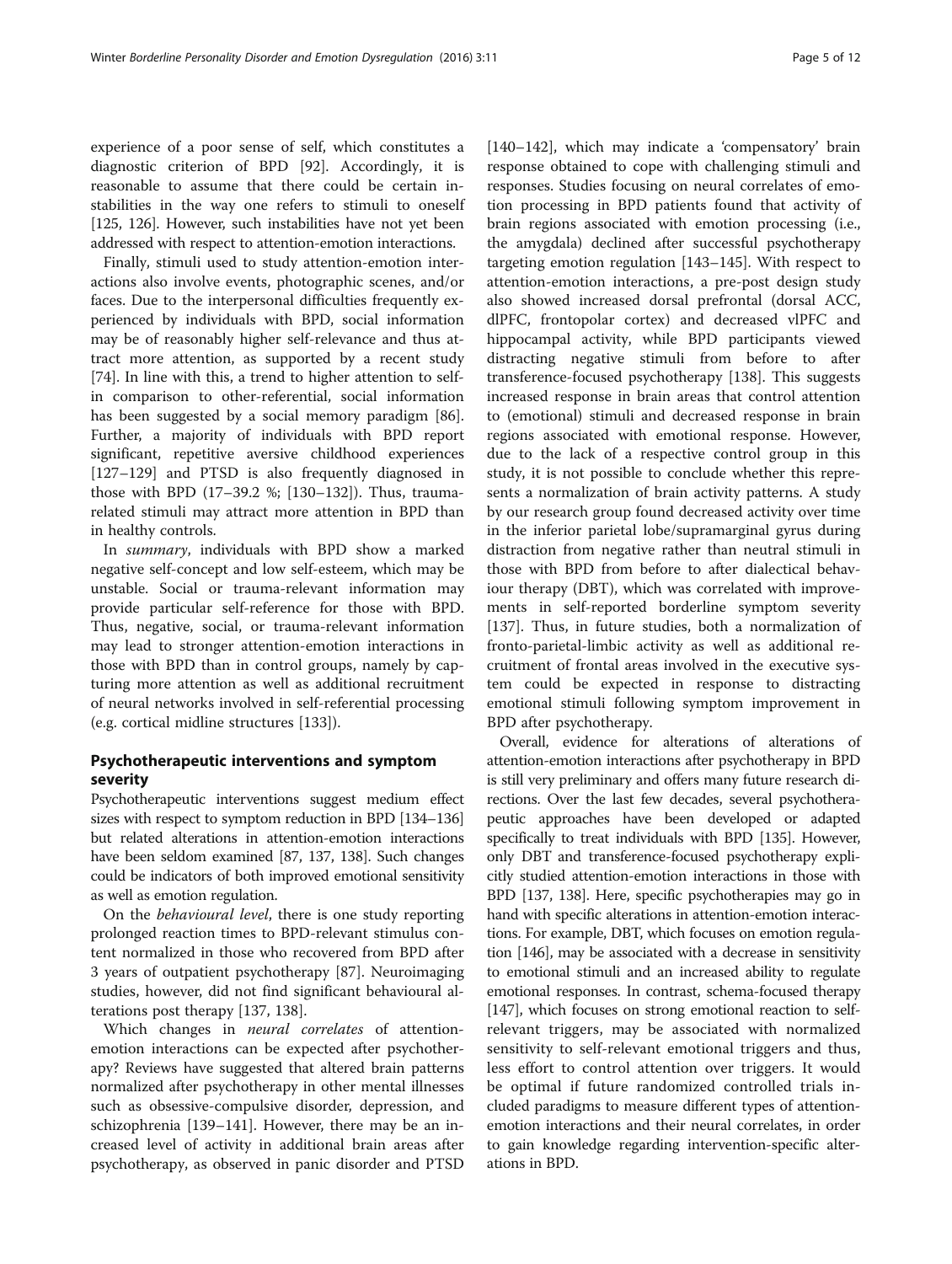In addition to psychotherapy, future research on attention-emotion interactions could also examine nonpsychotherapeutic interventions for those with BPD. For example, specific neural targets such as the amygdala, insula, ACC, IFG/vlPFC or dlPFC can be trained in those with BPD using functional magnetic resonance imaging (fMRI) feedback – referred to as real-time fMRI neuro-feedback [\[148](#page-10-0)–[151\]](#page-10-0) – allowing for attentionemotion interactions and their neural correlates to be modulated. Brain stimulating techniques (e.g., transcranial magnetic stimulation or transcranial direct current stimulation) may be of interest, as they are known to modulate attention-emotion interactions [[152](#page-10-0)–[154\]](#page-10-0). Additionally, pharmacological interventions, which target the oxytocin system [\[155, 156\]](#page-10-0) or hypothalamic-pituitary-adrenal axis functioning [\[157\]](#page-10-0), have revealed enhanced attentional control of/reduced interference by negative stimuli in those with BPD. Finally, antidepressants may also alter attention-emotion interactions in BPD patients [\[158](#page-10-0)–[160](#page-10-0)].

In summary, even though initial evidence suggests normalization of attention-emotion interactions following psychotherapeutic interventions, future research needs to add to this evidence and to clarify the role of specific interventions regarding these processes.

### Consideration of methodological heterogeneities

Per se, BPD is a very heterogeneous mental condition, with five out of nine criteria to be met to obtain the diagnosis [[92](#page-9-0)]. In extreme cases, two individuals with BPD may fulfil only one joint BPD criterion. To account for this, it may be relevant to either select or  $-$  even better – compare individuals with BPD who show certain symptoms of interest (e.g. [\[81,](#page-8-0) [137](#page-10-0)]) or to link results to symptom domains (e.g. [\[79,](#page-8-0) [138\]](#page-10-0)). Apart from these BPD eminent heterogeneities, the reported studies show methodological heterogeneities in sample and task characteristics, which need to be considered when interpreting their findings.

With respect to *sample characteristics*, the role of comorbid disorders in the BPD samples needs further exploration. Evidence suggests that PTSD, dissociative disorders, major depression and attention deficit hyperactivity disorder may influence emotion processing and attention-emotion interactions in those with BPD [\[71](#page-8-0), [161](#page-10-0)–[165](#page-10-0)].

In addition, individual arousal, mood, or emotional state has been shown to influence attention-emotion interactions state-congruently [[166](#page-10-0)–[168](#page-10-0)]. As individuals with BPD experience more intense and prolonged emotional states compared to healthy controls [\[65](#page-8-0)–[68\]](#page-8-0), it is likely that their emotional states influence attentionemotion interactions more differentially than observed in healthy controls.

Further, findings cannot be generalized across gender, as many studies predominantly included women

(except [\[80\]](#page-8-0)). This is relevant, as gender influences emotion processing and regulation [[169](#page-10-0)–[171](#page-10-0)]. In BPD research, further gender differences can be expected, as men often show lower overall symptomatology compared to women [\[172, 173\]](#page-10-0) and differ in their comorbidity profile (i.e., males: more often antisocial personality disorder; women: more often PTSD and eating disorders [[131, 172](#page-10-0)–[175\]](#page-11-0)). Also, serotonergic functions, which have been associated with emotion processing and impulsivity, appear to differ between genders in those with BPD [[176](#page-11-0)– [178](#page-11-0)]. Thus, it is reasonable to study male and female individuals with BPD separately, but also comparatively.

When interpreting results, it is necessary to consider that many studies did not exclude the use of psychotropic medication, even though they are known to alter emotion processing and its neural correlates [\[62,](#page-8-0) [179](#page-11-0)–[182](#page-11-0)]. It has been proposed to include medication load as a covariate in analyses, if the statistical design and the variance in medication provides enough power to do so [[64](#page-8-0)]. Future research may also examine the influence of different types of medication on attention-emotion interactions in BPD.

In summary, several sample characteristics such as comorbidities, emotional state, medication and gender may influence a study's results and therefore may be of interest for its interpretation. Often, due to comparatively small sample sizes and thus, power challenges, analyses addressing these issues are omitted or cannot be conducted to a considerable degree. Thus, examining the role of these variables on attention-emotion interactions in BPD need to be subject to future research.

With respect to task characteristics, it needs to be stressed that this review aggregated findings across different task types, as the amount of available studies was mainly limited. The tasks used in the reported studies have been discussed to examine specific mental processes, such as response inhibition and impulse control (for further information see [\[161,](#page-10-0) [183\]](#page-11-0)). These tasks also differed in their difficulty level, e.g. through (slower or faster) timing or (lower or higher) cognitive load. In the general population, if the task has low to moderate difficulty, higher difficulty is associated with stronger attention-emotion interactions as evinced by prolonged reactions in the presence of distracting emotional compared to neutral stimuli [[184](#page-11-0)–[186](#page-11-0)]. However, if task difficulty is very high (e.g. as evinced by many mistakes made), this effect is not present anymore [\[10](#page-7-0), [187](#page-11-0)–[189](#page-11-0)]. With respect to BPD, this would suggest that altered attention-emotion interactions may be observed most likely at moderate to difficult tasks (e.g. emotional working memory task [[79\]](#page-8-0)), while no or smaller effects may be observed when with easy or very difficult tasks (e.g. emotional Stroop task [\[78](#page-8-0), [81\]](#page-8-0)).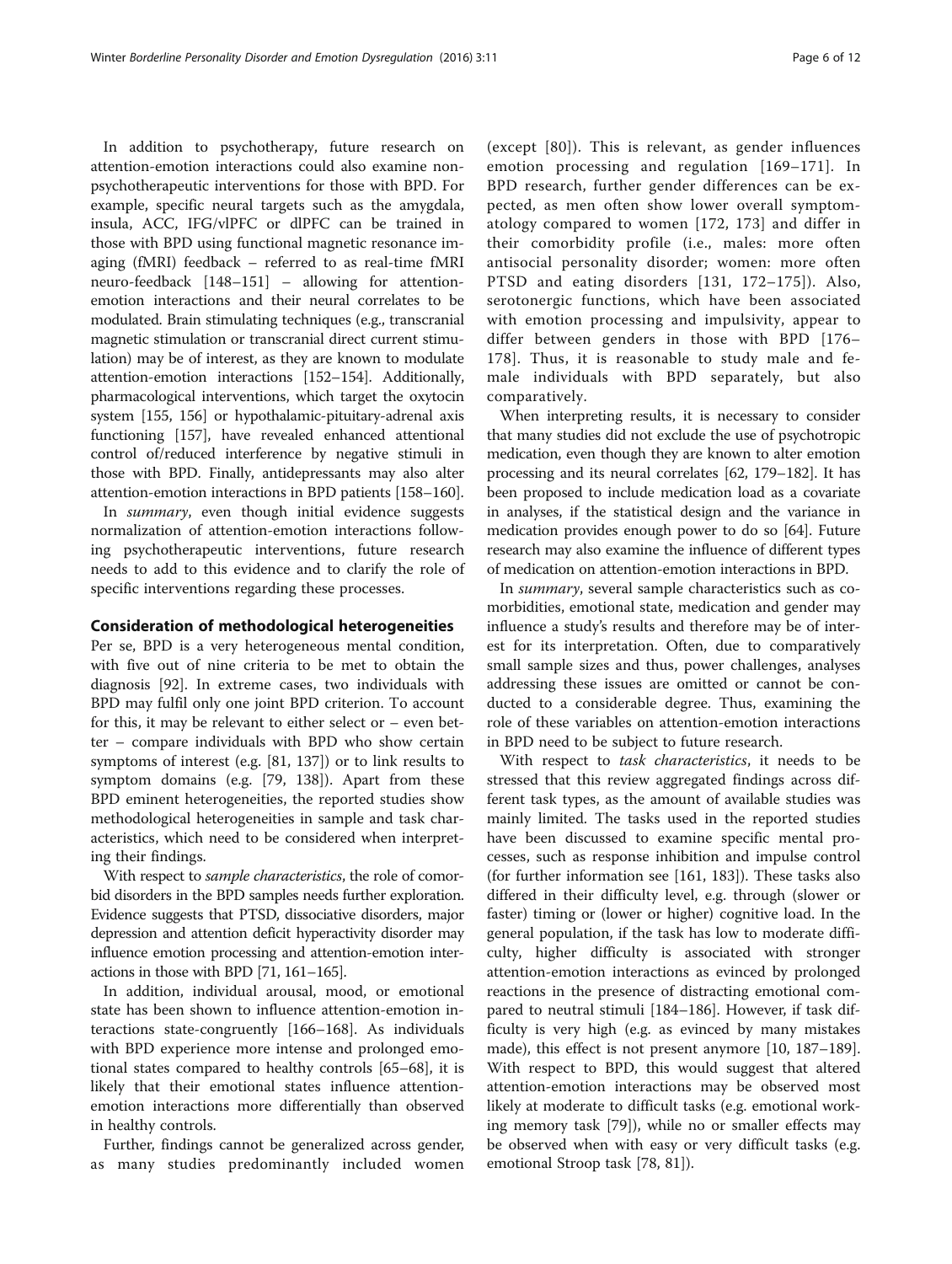Furthermore, stimulus characteristics need to be considered, as stimulus types such as faces and scenes are associated with stronger differences in task performance during the presentation of emotional compared to neutral stimuli than words [[9,](#page-7-0) [190](#page-11-0)]. In addition, studies often include stimuli that are exclusively of negative or rather neutral valence. Positive items have rarely been used [[70, 85\]](#page-8-0), limiting this review of attention-emotion interactions mainly to negative stimuli. Particularly for BPD, it is often debated whether neutral items are actually neutral or rather negatively biased [[63](#page-8-0), [64,](#page-8-0) [191](#page-11-0)], questioning the usual procedure to contrast emotional stimuli with neutral stimuli [\[69](#page-8-0)–[73, 75](#page-8-0)–[78](#page-8-0), [81](#page-8-0)]. However, it is under debate as to which would be the optimal comparison condition. It has been suggested to directly compare negative and positive stimuli [[64\]](#page-8-0). However, participants rated negative stimuli as more arousing than positive ones, even when the authors had matched negative and positive stimuli according to standardized ratings of this dimension [[192\]](#page-11-0). Thus, in these cases, the confounder remained that stimuli of higher arousal attract more attention [[193, 194](#page-11-0)]. With respect to brain imaging studies, it also supervenes that specific pathways for valence and arousal dimensions could hardly be identified [[9\]](#page-7-0). A suggestion for future research could be to include positive stimuli and report and control for valence and arousal ratings of the stimuli rated after participation by the participants.

In summary, the methodological heterogeneities in the reported and additional studies suggest that sample characteristics, task and stimulus characteristics may bias attention-emotion interactions. Well-powered and well-controlled study designs may be able to examine the influence of these variables in future studies.

### Conclusions

This review first provided an overview of the concept and neural correlates of attention-emotion interactions in the general population. Heterogeneous evidence was presented to demonstrate that it is not yet clear whether emotional dysregulation in those with BPD is reflected by higher distractibility by emotional stimuli. This review then summarized evidence for three selected, not yet well-studied, factors (i.e., dissociation, self-reference, and psychotherapeutic interventions), which are suggested to modulate attention-emotion interactions in those with BPD. They thus, in future, may allow a clearer understanding of the mechanisms influencing attention-emotion interactions in those with BPD. Figure [1](#page-1-0) gives an overview of the main findings on attention-emotion interactions and dissociation, self-reference, and psychotherapeutic interventions. Dissociation was found to be associated with impaired maintenance of task continuation during the presentation of interfering emotional and neutral information in those with

BPD, as well as high recruitment of attentional resources associated with a blunted emotional response. With respect to self-reference, this review points out that individuals with BPD show a marked negative self-concept and low selfesteem, which may be unnstable, and increase attentionemotion interactions for negative stimuli. Social or traumarelevant information may also provide more self-reference for individuals with BPD compared to healthy controls. After psychotherapeutic interventions, initial evidence suggests normalization of attention-emotion interactions. All of these processes not only influence attention-emotion interactions, but also influence how information is subsequently stored in long-term memory [\[14,](#page-7-0) [195\]](#page-11-0), leading to biased representation of the outside world and, again, influencing attention-emotion interactions. As evidence is often heterogeneous, the proposed influences need to be considered as working hypotheses for future research. In this research, several methodological challenges regarding sample, task, and stimulus characteristics need to be considered. If done so, dissociation, self-reference and symptom improvement via therapy may offer promising targets to understand the conflicting evidence found in attention-emotion interactions in those with BPD. This shall increase knowledge on the mechanisms of sensitivity to emotional stimuli as well as emotion regulation in BPD.

#### Abbreviations

ACC: Anterior cingulate cortex; BPD: Borderline personality disorder; DBT: Dialectical behaviour therapy; dlPFC: Dorsolateral prefrontal cortex; e.g.: exempli gratia; for example; fMRI: functional magnetic resonance imaging; i.e.: id est; that is; IFG: Inferior frontal gyrus; PTSD: Post-traumatic stress disorder; vlPFC: Ventrolateral prefrontal cortex

#### Acknowledgements

I thank Julia Herzog, Richelle Schaefer, and Christian Schmahl for their helpful comments on the manuscript.

### Funding

Dachverband Dialektisch Behaviorale Therapie (DDBT) for manuscript publication fee.

#### Availability of data and materials

Not applicable.

#### Authors' information

The author is psychologist and postdoctoral researcher at her institution. One of her research interests are factors modulating emotion dysregulation in borderline personality disorder.

#### Competing interests

The author declares that she has no competing interests.

#### Consent for publication

Not applicable.

# Ethics approval and consent to participate

Not applicable.

Received: 28 January 2016 Accepted: 27 September 2016 Published online: 04 October 2016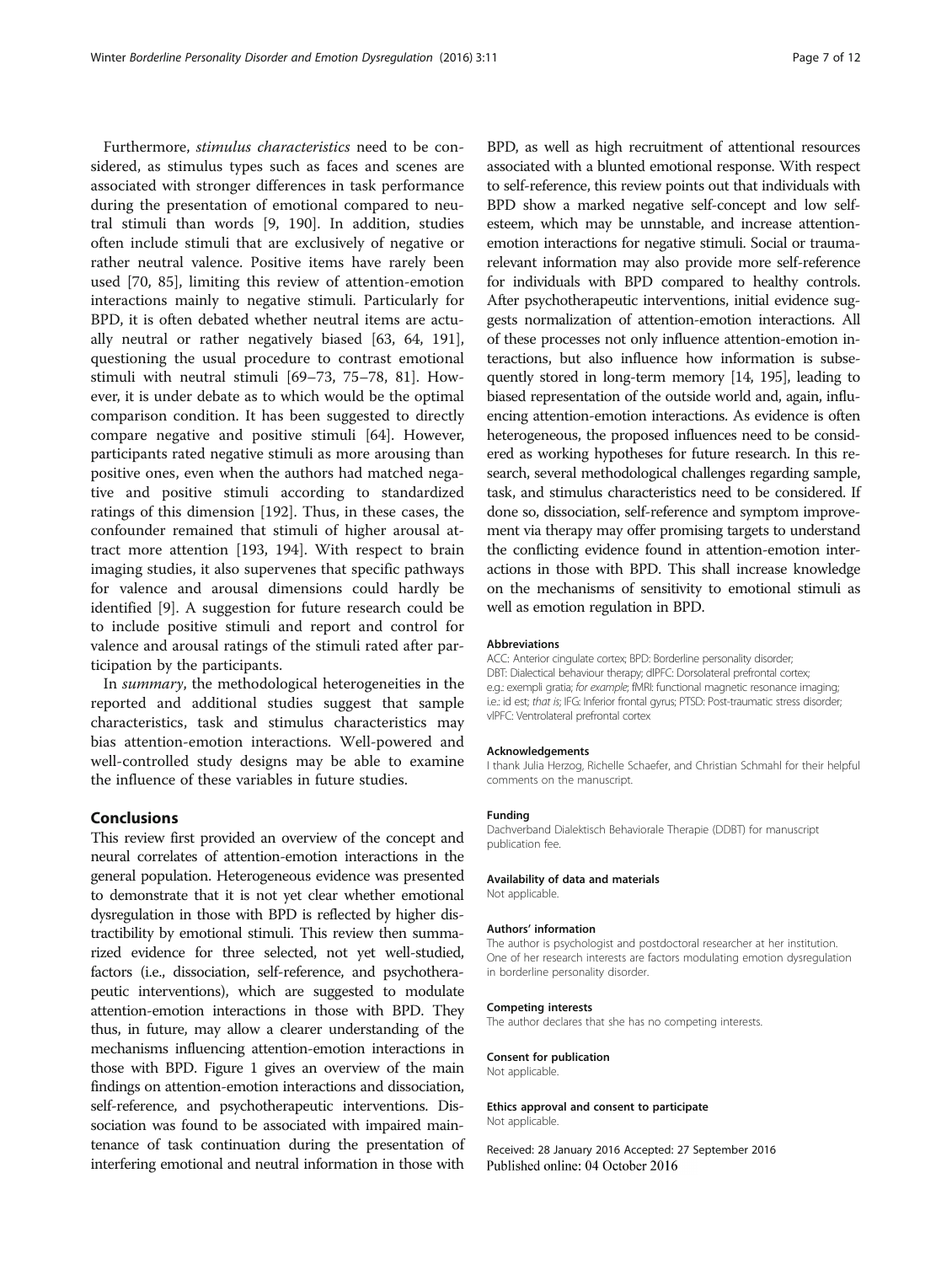#### <span id="page-7-0"></span>References

- 1. Crowell SE, Beauchaine TP, Linehan MM. A biosocial developmental model of borderline personality: elaborating and extending Linehan's theory. Psychol Bull. 2009;135:495–510. doi:[10.1037/a0015616.](http://dx.doi.org/10.1037/a0015616)
- 2. Koenigsberg HW, Siever LJ, Lee H, Pizzarello S, New AS, Goodman M, et al. Neural correlates of emotion processing in borderline personality disorder. Psychiatry Res. 2009;172:192–9. doi:[10.1016/j.pscychresns.2008.07.010](http://dx.doi.org/10.1016/j.pscychresns.2008.07.010).
- 3. Linehan MM, Kehrer CA. Borderline personality disorder. In: Barlow DH, editor. Clinical handbook of psychological disorders: A step-by-step treatment manual. 2nd ed. New York: Guilford Press; 1993. p. 396–441.
- Skodol AE, Gunderson JG, Shea MT, McGlashan TH, Morey LC, Sanislow CA, et al. The Collaborative Longitudinal Personality Disorders Study (CLPS): overview and implications. J Pers Disord. 2005;19:487–504. doi:[10.1521/pedi.](http://dx.doi.org/10.1521/pedi.2005.19.5.487) [2005.19.5.487](http://dx.doi.org/10.1521/pedi.2005.19.5.487).
- 5. Sanislow CA, Grilo CM, Morey LC, Bender DS, Skodol AE, Gunderson JG, et al. Confirmatory factor analysis of DSM-IV criteria for borderline personality disorder: findings from the collaborative longitudinal personality disorders study. Am J Psychiatry. 2002;159:284–90. doi[:10.1176/appi.ajp.159.2.284.](http://dx.doi.org/10.1176/appi.ajp.159.2.284)
- Gross JJ, Thompson RA. Emotion regulation: conceptual foundations. In: Gross JJ, editor. Handbook of emotion regulation. New York: Guilford Press; 2007. p. 3–24.
- 7. Cisler JM, Olatunji BO. Emotion Regulation and Anxiety Disorders. Curr Psychiatry Rep. 2012;14:182–7. doi:[10.1007/s11920-012-0262-2](http://dx.doi.org/10.1007/s11920-012-0262-2).
- 8. Taylor SF, Liberzon I. Neural correlates of emotion regulation in psychopathology. Trends Cogn Sci. 2007;11:413–8. doi:[10.1016/j.tics.2007.08.](http://dx.doi.org/10.1016/j.tics.2007.08.006) [006.](http://dx.doi.org/10.1016/j.tics.2007.08.006)
- 9. Dolcos F, Wang L, Mather M. Current research and emerging directions in emotion-cognition interactions. Front Integr Neurosci. 2014;8:83. doi[:10.3389/fnint.2014.00083](http://dx.doi.org/10.3389/fnint.2014.00083).
- 10. Carretie L. Exogenous (automatic) attention to emotional stimuli: a review. Cogn Affect Behav Neurosci. 2014;14:1228–58. doi:[10.3758/s13415-014-0270-2.](http://dx.doi.org/10.3758/s13415-014-0270-2)
- 11. Iordan AD, Dolcos S, Dolcos F. Neural signatures of the response to emotional distraction: a review of evidence from brain imaging investigations. Front Hum Neurosci. 2013;7:200. doi[:10.3389/fnhum.2013.00200](http://dx.doi.org/10.3389/fnhum.2013.00200).
- 12. Okon-Singer H, Hendler T, Pessoa L, Shackman AJ. The neurobiology of emotion–cognition interactions: fundamental questions and strategies for future research. Front Hum Neurosci. 2015;9:58. doi:[10.3389/fnhum.2015.](http://dx.doi.org/10.3389/fnhum.2015.00058) [00058.](http://dx.doi.org/10.3389/fnhum.2015.00058)
- 13. Mohanty A, Sussman TJ. Top-down modulation of attention by emotion. Front Hum Neurosci. 2013;7:102. doi[:10.3389/fnhum.2013.00102](http://dx.doi.org/10.3389/fnhum.2013.00102).
- 14. Hamann S. Cognitive and neural mechanisms of emotional memory. Trends Cogn Sci. 2001;5:394–400. doi:[10.1016/S1364-6613\(00\)01707-1](http://dx.doi.org/10.1016/S1364-6613(00)01707-1).
- 15. Pourtois G, Schettino A, Vuilleumier P. Brain mechanisms for emotional influences on perception and attention: what is magic and what is not. Biol Psychol. 2013;92:492–512. doi:[10.1016/j.biopsycho.2012.02.007](http://dx.doi.org/10.1016/j.biopsycho.2012.02.007).
- 16. Miller EK, Cohen JD. An integrative theory of prefrontal cortex function. Annu Rev Neurosci. 2001;24:167–202. doi[:10.1146/annurev.neuro.24.1.167](http://dx.doi.org/10.1146/annurev.neuro.24.1.167).
- 17. Desimone R, Duncan J. Neural mechanisms of selective visual attention. Annu Rev Neurosci. 1995;18:193–222. doi[:10.1146/annurev.ne.18.030195.001205.](http://dx.doi.org/10.1146/annurev.ne.18.030195.001205)
- 18. Kalanthroff E, Cohen N, Henik A. Stop feeling: inhibition of emotional interference following stop-signal trials. Front Hum Neurosci. 2013;7:78. doi[:10.3389/fnhum.2013.00078](http://dx.doi.org/10.3389/fnhum.2013.00078).
- 19. Shackman AJ, Salomons TV, Slagter HA, Fox AS, Winter JJ, Davidson RJ. The integration of negative affect, pain, and cognitive control in the cingulate cortex. Nat Rev Neurosci. 2011;12:154–67. doi[:10.1038/nrn2994](http://dx.doi.org/10.1038/nrn2994).
- 20. Pessoa L, Padmala S, Kenzer A, Bauer A. Interactions between cognition and emotion during response inhibition. Emotion. 2012;12:192–7. doi[:10.1037/](http://dx.doi.org/10.1037/a0024109) [a0024109.](http://dx.doi.org/10.1037/a0024109)
- 21. van Ast VA, Spicer J, Smith EE, Schmer-Galunder S, Liberzon I, Abelson JL, et al. Brain mechanisms of social threat effects on working memory. Cereb Cortex. 2016;26:544–56. doi:[10.1093/cercor/bhu206](http://dx.doi.org/10.1093/cercor/bhu206).
- 22. Okon-Singer H, Mehnert J, Hoyer J, Hellrung L, Schaare HL, Dukart J, et al. Neural control of vascular reactions: impact of emotion and attention. J Neurosci. 2014;34:4251–9. doi:[10.1523/jneurosci.0747-13.2014.](http://dx.doi.org/10.1523/jneurosci.0747-13.2014)
- 23. Vuilleumier P, Armony JL, Driver J, Dolan RJ. Effects of attention and emotion on face processing in the human brain: an event-related fMRI study. Neuron. 2001;30:829–41. doi[:10.1016/S0896-6273\(01\)00328-2.](http://dx.doi.org/10.1016/S0896-6273(01)00328-2)
- 24. Ochsner KN, Gross JJ. The cognitive control of emotion. Trends Cogn Sci. 2005;9:242–9. doi:[10.1016/j.tics.2005.03.010](http://dx.doi.org/10.1016/j.tics.2005.03.010).
- 25. Etkin A, Buchel C, Gross JJ. The neural bases of emotion regulation. Nat Rev Neurosci. 2015;16:693–700. doi[:10.1038/nrn4044.](http://dx.doi.org/10.1038/nrn4044)
- 26. Thiruchselvam R, Blechert J, Sheppes G, Rydstrom A, Gross JJ. The temporal dynamics of emotion regulation: an EEG study of distraction and reappraisal. Biol Psychol. 2011;87:84–92. doi:[10.1016/j.biopsycho.](http://dx.doi.org/10.1016/j.biopsycho.2011.02.009) [2011.02.009.](http://dx.doi.org/10.1016/j.biopsycho.2011.02.009)
- 27. Schönfelder S, Kanske P, Heissler J, Wessa M. Time course of emotionrelated responding during distraction and reappraisal. Soc Cogn Affect Neurosci. 2014;9:1310–9. doi[:10.1093/scan/nst116](http://dx.doi.org/10.1093/scan/nst116).
- 28. McRae K, Hughes B, Chopra S, Gabrieli JD, Gross JJ, Ochsner KN. The neural bases of distraction and reappraisal. J Cogn Neurosci. 2010;22:248–62. doi[:10.1162/jocn.2009.21243](http://dx.doi.org/10.1162/jocn.2009.21243).
- 29. Kanske P, Heissler J, Schönfelder S, Bongers A, Wessa M. How to regulate emotion? Neural networks for reappraisal and distraction. Cereb Cortex. 2011;21:1379–88. doi[:10.1093/cercor/bhq216](http://dx.doi.org/10.1093/cercor/bhq216).
- 30. Lieberman MD, Inagaki TK, Tabibnia G, Crockett MJ. Subjective responses to emotional stimuli during labeling, reappraisal, and distraction. Emotion. 2011;11:468–80. doi:[10.1037/a0023503](http://dx.doi.org/10.1037/a0023503).
- 31. Rusting CL, Nolen-Hoeksema S. Regulating responses to anger: effects of rumination and distraction on angry mood. J Pers Soc Psychol. 1998;74:790–803. doi[:10.1037/0022-3514.74.3.790.](http://dx.doi.org/10.1037/0022-3514.74.3.790)
- 32. Morrow J, Nolen-Hoeksema S. Effects of responses to depression on the remediation of depressive affect. J Pers Soc Psychol. 1990;58:519–27. doi[:10.1037/0022-3514.58.3.519.](http://dx.doi.org/10.1037/0022-3514.58.3.519)
- 33. Bennett P, Phelps C, Brain K, Hood K, Gray J. A randomized controlled trial of a brief self-help coping intervention designed to reduce distress when awaiting genetic risk information. J Psychosom Res. 2007;63:59–64. doi[:10.1016/j.jpsychores.2007.01.016.](http://dx.doi.org/10.1016/j.jpsychores.2007.01.016)
- 34. Fennell MJ, Teasdale JD. Effects of distraction on thinking and affect in depressed patients. Br J Clin Psychol. 1984;23(Pt 1):65–6. doi[:10.1111/j.2044-](http://dx.doi.org/10.1111/j.2044-8260.1984.tb00628.x) [8260.1984.tb00628.x.](http://dx.doi.org/10.1111/j.2044-8260.1984.tb00628.x)
- 35. Sheppes G, Meiran N. Better late than never? On the dynamics of online regulation of sadness using distraction and cognitive reappraisal. Pers Soc Psychol Bull. 2007;33:1518–32. doi[:10.1177/0146167207305537](http://dx.doi.org/10.1177/0146167207305537).
- 36. Nee DE, Brown JW, Askren MK, Berman MG, Demiralp E, Krawitz A, et al. A meta-analysis of executive components of working memory. Cereb Cortex. 2013;23:264–82. doi:[10.1093/cercor/bhs007](http://dx.doi.org/10.1093/cercor/bhs007).
- 37. Niendam TA, Laird AR, Ray KL, Dean YM, Glahn DC, Carter CS. Meta-analytic evidence for a superordinate cognitive control network subserving diverse executive functions. Cogn Affect Behav Neurosci. 2012;12:241–68. doi[:10.3758/s13415-011-0083-5](http://dx.doi.org/10.3758/s13415-011-0083-5).
- 38. Rottschy C, Langner R, Dogan I, Reetz K, Laird AR, Schulz JB, et al. Modelling neural correlates of working memory: a coordinate-based meta-analysis. Neuroimage. 2012;60:830–46. doi[:10.1016/j.neuroimage.2011.11.050.](http://dx.doi.org/10.1016/j.neuroimage.2011.11.050)
- 39. Dörfel D, Lamke JP, Hummel F, Wagner U, Erk S, Walter H. Common and differential neural networks of emotion regulation by detachment, reinterpretation, distraction, and expressive suppression: a comparative fMRI investigation. Neuroimage. 2014;101:298–309. doi:[10.1016/j.neuroimage.](http://dx.doi.org/10.1016/j.neuroimage.2014.06.051) [2014.06.051.](http://dx.doi.org/10.1016/j.neuroimage.2014.06.051)
- 40. Costafreda SG, Brammer MJ, David AS, Fu CH. Predictors of amygdala activation during the processing of emotional stimuli: a meta-analysis of 385 PET and fMRI studies. Brain Res Rev. 2008;58:57–70. doi[:10.1016/j.](http://dx.doi.org/10.1016/j.brainresrev.2007.10.012) [brainresrev.2007.10.012](http://dx.doi.org/10.1016/j.brainresrev.2007.10.012).
- 41. Vytal K, Hamann S. Neuroimaging support for discrete neural correlates of basic emotions: a voxel-based meta-analysis. J Cogn Neurosci. 2010;22: 2864–85. doi[:10.1162/jocn.2009.21366.](http://dx.doi.org/10.1162/jocn.2009.21366)
- 42. Lindquist KA, Wager TD, Kober H, Bliss-Moreau E, Barrett LF. The brain basis of emotion: a meta-analytic review. Behav Brain Sci. 2012;35:121–43. doi[:10.1017/s0140525x11000446.](http://dx.doi.org/10.1017/s0140525x11000446)
- 43. Kober H, Barrett LF, Joseph J, Bliss-Moreau E, Lindquist K, Wager TD. Functional grouping and cortical-subcortical interactions in emotion: a meta-analysis of neuroimaging studies. Neuroimage. 2008;42:998–1031. doi[:10.1016/j.neuroimage.2008.03.059.](http://dx.doi.org/10.1016/j.neuroimage.2008.03.059)
- 44. Phan KL, Wager T, Taylor SF, Liberzon I. Functional neuroanatomy of emotion: a meta-analysis of emotion activation studies in PET and fMRI. Neuroimage. 2002;16:331–48. doi[:10.1006/nimg.2002.1087](http://dx.doi.org/10.1006/nimg.2002.1087).
- 45. Carretie L, Kessel D, Carboni A, Lopez-Martin S, Albert J, Tapia M, et al. Exogenous attention to facial vs non-facial emotional visual stimuli. Soc Cogn Affect Neurosci. 2013;8:764–73. doi:[10.1093/scan/nss068](http://dx.doi.org/10.1093/scan/nss068).
- 46. Schönwald LI, Müller MM. Slow biasing of processing resources in early visual cortex is preceded by emotional cue extraction in emotion-attention competition. Hum Brain Mapp. 2014;35:1477–90. doi[:10.1002/hbm.22267](http://dx.doi.org/10.1002/hbm.22267).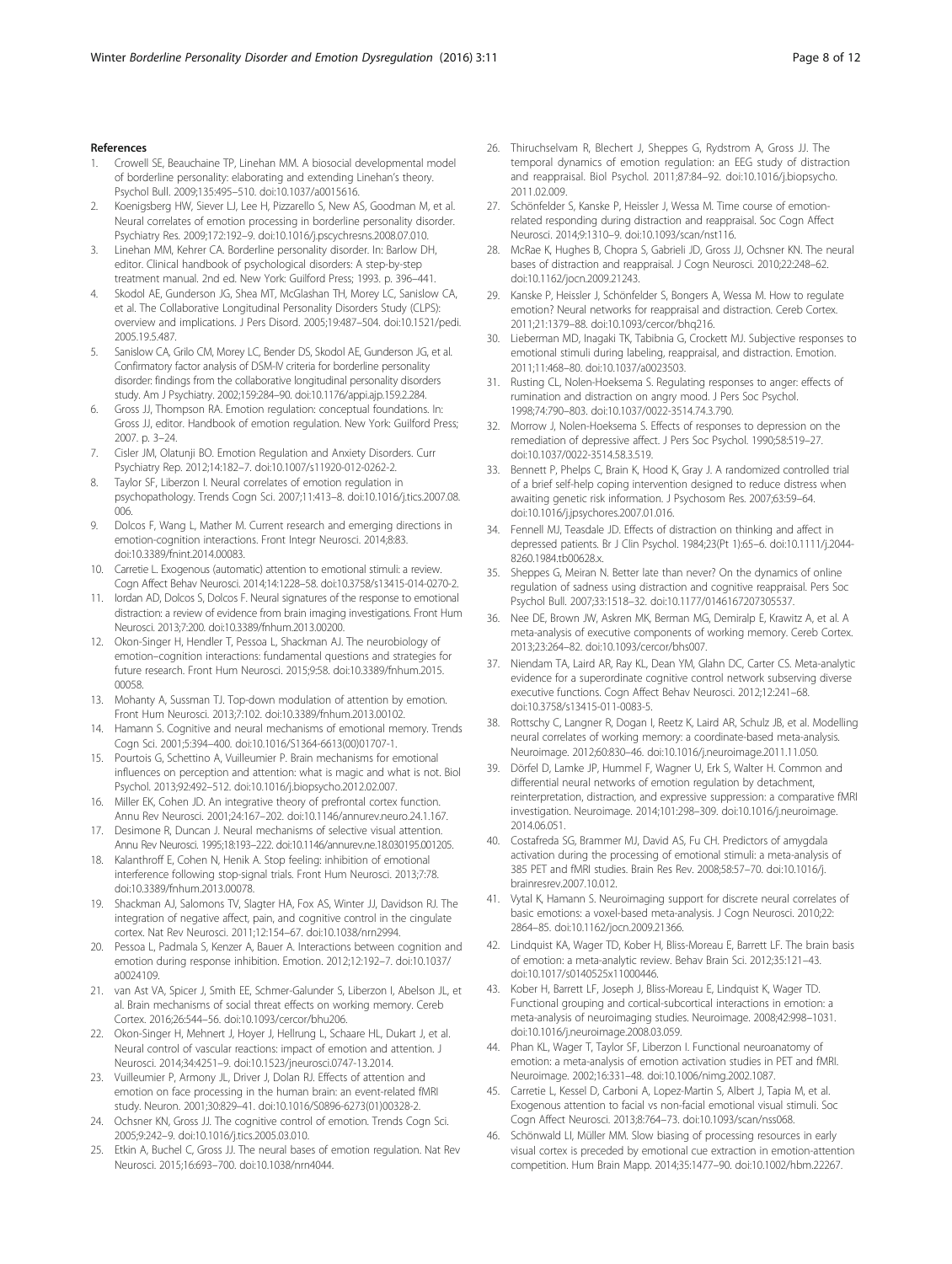- <span id="page-8-0"></span>47. Carretie L, Ruiz-Padial E, Lopez-Martin S, Albert J. Decomposing unpleasantness: differential exogenous attention to disgusting and fearful stimuli. Biol Psychol. 2011;86:247–53. doi:[10.1016/j.biopsycho.2010.](http://dx.doi.org/10.1016/j.biopsycho.2010.12.005) [12.005.](http://dx.doi.org/10.1016/j.biopsycho.2010.12.005)
- 48. Mitchell DG, Nakic M, Fridberg D, Kamel N, Pine DS, Blair RJ. The impact of processing load on emotion. Neuroimage. 2007;34:1299–309. doi:[10.1016/j.](http://dx.doi.org/10.1016/j.neuroimage.2006.10.012) [neuroimage.2006.10.012](http://dx.doi.org/10.1016/j.neuroimage.2006.10.012).
- 49. Haas BW, Omura K, Amin Z, Constable RT, Canli T. Functional connectivity with the anterior cingulate is associated with extraversion during the emotional Stroop task. Soc Neurosci. 2006;1:16–24. doi:[10.1080/](http://dx.doi.org/10.1080/17470910600650753) [17470910600650753.](http://dx.doi.org/10.1080/17470910600650753)
- 50. Ochsner KN, Hughes B, Robertson ER, Cooper JC, Gabrieli JD. Neural systems supporting the control of affective and cognitive conflicts. J Cogn Neurosci. 2009;21:1842–55. doi[:10.1162/jocn.2009.21129.](http://dx.doi.org/10.1162/jocn.2009.21129)
- 51. Egner T, Etkin A, Gale S, Hirsch J. Dissociable neural systems resolve conflict from emotional versus nonemotional distracters. Cereb Cortex. 2008;18: 1475–84. doi[:10.1093/cercor/bhm179](http://dx.doi.org/10.1093/cercor/bhm179).
- 52. Kanske P, Kotz SA. Emotion speeds up conflict resolution: a new role for the ventral anterior cingulate cortex? Cereb Cortex. 2011;21:911–9. doi[:10.1093/](http://dx.doi.org/10.1093/cercor/bhq157) [cercor/bhq157](http://dx.doi.org/10.1093/cercor/bhq157).
- 53. Kanske P, Kotz SA. Emotion triggers executive attention: anterior cingulate cortex and amygdala responses to emotional words in a conflict task. Hum Brain Mapp. 2011;32:198–208. doi[:10.1002/hbm.21012.](http://dx.doi.org/10.1002/hbm.21012)
- 54. Whalen PJ, Bush G, McNally RJ, Wilhelm S, McInerney SC, Jenike MA, et al. The emotional counting Stroop paradigm: a functional magnetic resonance imaging probe of the anterior cingulate affective division. Biol Psychiatry. 1998;44:1219–28. doi[:10.1016/S0006-3223\(98\)00251-0](http://dx.doi.org/10.1016/S0006-3223(98)00251-0).
- 55. Etkin A, Egner T, Peraza DM, Kandel ER, Hirsch J. Resolving emotional conflict: a role for the rostral anterior cingulate cortex in modulating activity in the amygdala. Neuron. 2006;51:871–82. doi[:10.1016/j.neuron.2006.07.029.](http://dx.doi.org/10.1016/j.neuron.2006.07.029)
- 56. Bush G, Luu P, Posner MI. Cognitive and emotional influences in anterior cingulate cortex. Trends Cogn Sci. 2000;4:215–22. doi:[10.1016/S1364-](http://dx.doi.org/10.1016/S1364-6613(00)01483-2) [6613\(00\)01483-2](http://dx.doi.org/10.1016/S1364-6613(00)01483-2).
- 57. Mohanty A, Engels AS, Herrington JD, Heller W, Ho MH, Banich MT, et al. Differential engagement of anterior cingulate cortex subdivisions for cognitive and emotional function. Psychophysiology. 2007;44:343–51. doi[:10.1111/j.1469-8986.2007.00515.x](http://dx.doi.org/10.1111/j.1469-8986.2007.00515.x).
- 58. Dolcos F, Kragel P, Wang L, McCarthy G. Role of the inferior frontal cortex in coping with distracting emotions. Neuroreport. 2006;17:1591–4. doi:[10.1097/](http://dx.doi.org/10.1097/01.wnr.0000236860.24081.be) [01.wnr.0000236860.24081.be.](http://dx.doi.org/10.1097/01.wnr.0000236860.24081.be)
- 59. Dolcos F, McCarthy G. Brain systems mediating cognitive interference by emotional distraction. J Neurosci. 2006;26:2072–9. doi[:10.1523/JNEUROSCI.](http://dx.doi.org/10.1523/JNEUROSCI.5042-05.2006) [5042-05.2006](http://dx.doi.org/10.1523/JNEUROSCI.5042-05.2006).
- 60. Compton RJ, Banich MT, Mohanty A, Milham MP, Herrington J, Miller GA, et al. Paying attention to emotion: an fMRI investigation of cognitive and emotional stroop tasks. Cogn Affect Behav Neurosci. 2003;3:81–96. doi[:10.3758/cabn.3.2.81.](http://dx.doi.org/10.3758/cabn.3.2.81)
- 61. Herrington JD, Mohanty A, Koven NS, Fisher JE, Stewart JL, Banich MT, et al. Emotion-modulated performance and activity in left dorsolateral prefrontal cortex. Emotion. 2005;5:200–7. doi[:10.1037/1528-3542.5.2.200](http://dx.doi.org/10.1037/1528-3542.5.2.200).
- 62. Schulze L, Schmahl C, Niedtfeld I. Neural correlates of disturbed emotion processing in borderline personality disorder: a multimodal meta-analysis. Biol Psychiatry. 2016;79:97–106. doi:[10.1016/j.biopsych.2015.03.027](http://dx.doi.org/10.1016/j.biopsych.2015.03.027).
- 63. Krause-Utz A, Winter D, Niedtfeld I, Schmahl C. The latest neuroimaging findings in borderline personality disorder. Curr Psychiatry Rep. 2014;16:438. doi[:10.1007/s11920-014-0438-z.](http://dx.doi.org/10.1007/s11920-014-0438-z)
- 64. van Zutphen L, Siep N, Jacob GA, Goebel R, Arntz A. Emotional sensitivity, emotion regulation and impulsivity in borderline personality disorder: a critical review of fMRI studies. Neurosci Biobehav Rev. 2015;51c:64–76. doi[:10.1016/j.neubiorev.2015.01.001.](http://dx.doi.org/10.1016/j.neubiorev.2015.01.001)
- 65. Stiglmayr CE, Grathwol T, Linehan MM, Ihorst G, Fahrenberg J, Bohus M. Aversive tension in patients with borderline personality disorder: a computer-based controlled field study. Acta Psychiatr Scand. 2005;111:372–9. doi:[10.1111/j.1600-0447.2004.00466.x](http://dx.doi.org/10.1111/j.1600-0447.2004.00466.x).
- 66. Reitz S, Krause-Utz A, Pogatzki-Zahn EM, Ebner-Priemer U, Bohus M, Schmahl C. Stress regulation and incision in borderline personality disorder– a pilot study modeling cutting behavior. J Pers Disord. 2012;26:605–15. doi[:10.1521/pedi\\_2012\\_26\\_025](http://dx.doi.org/10.1521/pedi_2012_26_025).
- 67. Santangelo P, Reinhard I, Mussgay L, Steil R, Sawitzki G, Klein C, et al. Specificity of affective instability in patients with borderline personality disorder compared to posttraumatic stress disorder, bulimia nervosa, and healthy controls. J Abnorm Psychol. 2014;123:258–72. doi[:10.1037/a0035619](http://dx.doi.org/10.1037/a0035619).
- 68. Stiglmayr CE, Shapiro DA, Stieglitz RD, Limberger MF, Bohus M. Experience of aversive tension and dissociation in female patients with borderline personality disorder—a controlled study. J Psychiatr Res. 2001;35(2):111–8. doi[:10.1016/S0022-3956\(01\)00012-7.](http://dx.doi.org/10.1016/S0022-3956(01)00012-7)
- 69. Arntz A, Appels C, Sieswerda S. Hypervigilance in borderline disorder: a test with emotional Stroop paradigm. J Pers Disord. 2000;14(4):366–73. doi[:10.1521/pedi.2000.14.4.366.](http://dx.doi.org/10.1521/pedi.2000.14.4.366)
- 70. Sieswerda S, Arntz A, Mertens I, Vertommen S. Hypervigilance in patients with borderline personality disorder: specificity, automaticity, and predictors. Behav Res Ther. 2007;45:1011–24. doi[:10.1016/j.brat.2006.07.012](http://dx.doi.org/10.1016/j.brat.2006.07.012).
- 71. Wingenfeld K, Mensebach C, Rullkoetter N, Schlosser N, Schaffrath C, Woermann FG, et al. Attentional bias to personally relevant words in borderline personality disorder is strongly related to comorbid posttraumatic stress disorder. J Pers Disord. 2009;23:141–55. doi[:10.1521/pedi.2009.23.2.141.](http://dx.doi.org/10.1521/pedi.2009.23.2.141)
- 72. Hurlemann R, Hawellek B, Maier W, Dolan RJ. Enhanced emotion-induced amnesia in borderline personality disorder. Psychol Med. 2007;37:971–81. doi[:10.1017/S0033291706009792.](http://dx.doi.org/10.1017/S0033291706009792)
- 73. Mensebach C, Wingenfeld K, Driessen M, Rullkoetter N, Schlosser N, Steil C, et al. Emotion-induced memory dysfunction in borderline personality disorder. Cogn Neuropsychiatry. 2009;14:524–41. doi[:10.1080/](http://dx.doi.org/10.1080/13546800903049853) [13546800903049853.](http://dx.doi.org/10.1080/13546800903049853)
- 74. Krause-Utz A, Elzinga BM, Oei NY, Spinhoven P, Bohus M, Schmahl C. Susceptibility to distraction by social cues in borderline personality disorder. Psychopathology. 2014;47:148–57. doi[:10.1159/000351740.](http://dx.doi.org/10.1159/000351740)
- 75. Domes G, Winter B, Schnell K, Vohs K, Fast K, Herpertz SC. The influence of emotions on inhibitory functioning in borderline personality disorder. Psychol Med. 2006;36:1163–72. doi:[10.1017/S0033291706007756.](http://dx.doi.org/10.1017/S0033291706007756)
- 76. Minzenberg MJ, Poole JH, Vinogradov S. A neurocognitive model of borderline personality disorder: effects of childhood sexual abuse and relationship to adult social attachment disturbance. Dev Psychopathol. 2008; 20:341–68. doi:[10.1017/S0954579408000163.](http://dx.doi.org/10.1017/S0954579408000163)
- 77. Sprock J, Rader TJ, Kendall JP, Yoder CY. Neuropsychological functioning in patients with borderline personality disorder. J Clin Psychol. 2000;56:1587– 600. doi:[10.1002/1097-4679\(200012\)56:12<1587::aid-9>3.0.co;2-g](http://dx.doi.org/10.1002/1097-4679(200012)56:12%3C1587::aid-9%3E3.0.co;2-g).
- 78. Wingenfeld K, Rullkoetter N, Mensebach C, Beblo T, Mertens M, Kreisel S, et al. Neural correlates of the individual emotional Stroop in borderline personality disorder. Psychoneuroendocrinology. 2009;34:571–86. doi:[10.](http://dx.doi.org/10.1016/j.psyneuen.2008.10.024) [1016/j.psyneuen.2008.10.024](http://dx.doi.org/10.1016/j.psyneuen.2008.10.024).
- 79. Krause-Utz A, Oei NY, Niedtfeld I, Bohus M, Spinhoven P, Schmahl C, et al. Influence of emotional distraction on working memory performance in borderline personality disorder. Psychol Med. 2012;42:2181–92. doi:[10.1017/](http://dx.doi.org/10.1017/S0033291712000153) [S0033291712000153.](http://dx.doi.org/10.1017/S0033291712000153)
- 80. Prehn K, Schulze L, Rossmann S, Berger C, Vohs K, Fleischer M, et al. Effects of emotional stimuli on working memory processes in male criminal offenders with borderline and antisocial personality disorder. World J Biol Psychiatry. 2013;14:71–8. doi[:10.3109/15622975.2011.584906](http://dx.doi.org/10.3109/15622975.2011.584906).
- 81. Winter D, Krause-Utz A, Lis S, Chiu CD, Lanius RA, Schriner F, et al. Dissociation in borderline personality disorder: disturbed cognitive and emotional inhibition and its neural correlates. Psychiatry Res. 2015;233:339–51. doi[:10.1016/j.pscychresns.2015.05.018](http://dx.doi.org/10.1016/j.pscychresns.2015.05.018).
- 82. Silbersweig D, Clarkin JF, Goldstein M, Kernberg OF, Tuescher O, Levy KN, et al. Failure of frontolimbic inhibitory function in the context of negative emotion in borderline personality disorder. Am J Psychiatry. 2007;164:1832–41. doi:[10.1176/appi.ajp.2007.06010126](http://dx.doi.org/10.1176/appi.ajp.2007.06010126).
- 83. Minzenberg MJ, Fan J, New AS, Tang CY, Siever LJ. Fronto-limbic dysfunction in response to facial emotion in borderline personality disorder: an event-related fMRI study. Psychiatry Res. 2007;155:231–43. doi[:10.1016/j.pscychresns.2007.03.006](http://dx.doi.org/10.1016/j.pscychresns.2007.03.006).
- 84. Krause-Utz A, Elzinga BM, Oei NY, Paret C, Niedtfeld I, Spinhoven P, et al. Amygdala and dorsal anterior cingulate connectivity during an emotional working memory task in borderline personality disorder patients with interpersonal trauma history. Front Hum Neurosci. 2014;8:848. doi[:10.3389/fnhum.2014.00848](http://dx.doi.org/10.3389/fnhum.2014.00848).
- 85. Winter D, Herbert C, Koplin K, Schmahl C, Bohus M, Lis S. Negative evaluation bias for positive self-referential information in borderline personality disorder. PLoS One. 2015;10:e0117083. doi[:10.1371/journal.pone.0117083.](http://dx.doi.org/10.1371/journal.pone.0117083)
- 86. Winter D, Koplin K, Schmahl C, Bohus M, Lis S. Evaluation and memory of social events in borderline personality disorder: effects of valence and selfreferential context. Psychiatry Res. 2016;240:19–25. doi[:10.1016/j.psychres.](http://dx.doi.org/10.1016/j.psychres.2016.03.042) [2016.03.042.](http://dx.doi.org/10.1016/j.psychres.2016.03.042)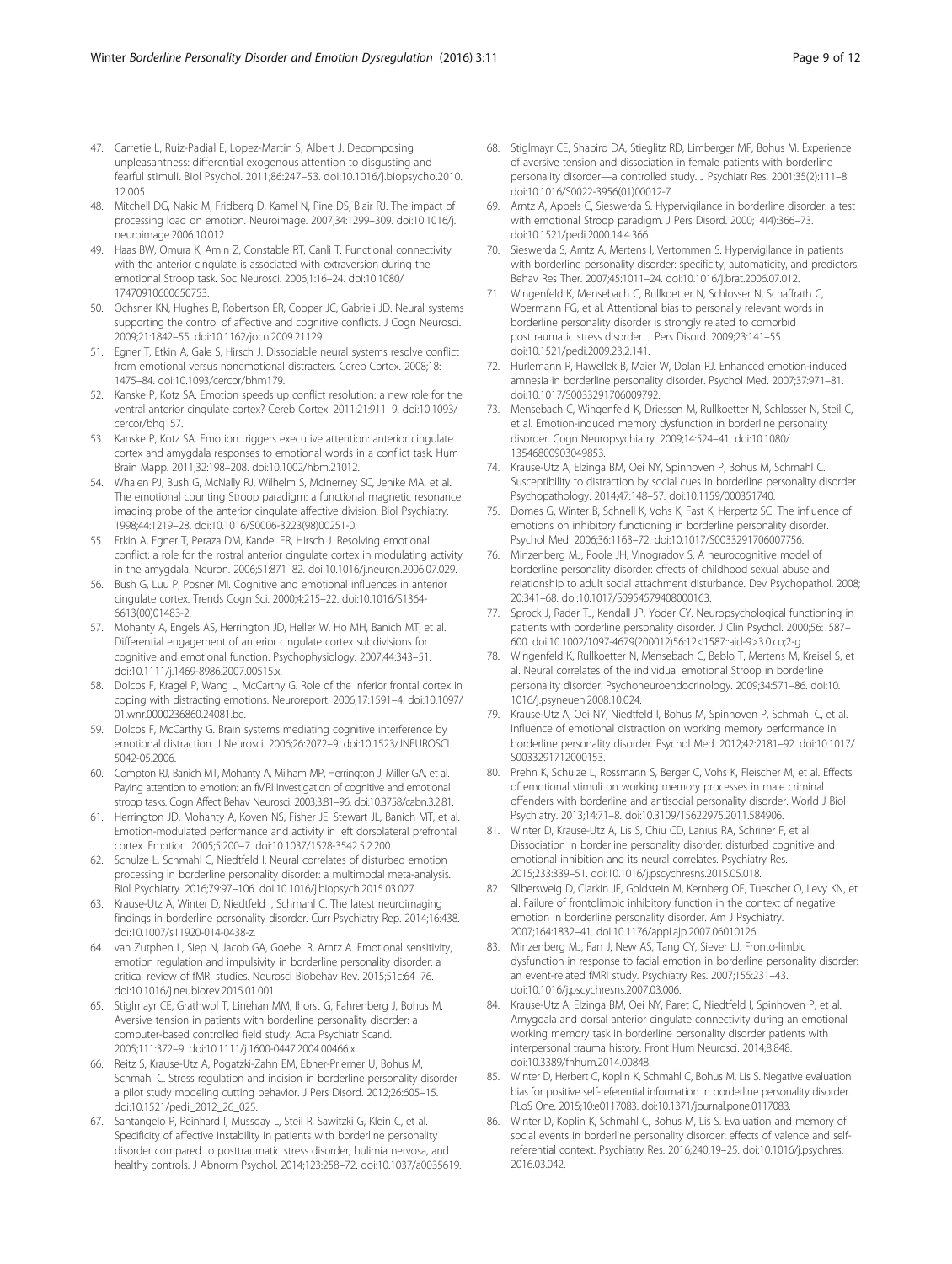- <span id="page-9-0"></span>87. Sieswerda S, Arntz A, Kindt M. Successful psychotherapy reduces hypervigilance in borderline personality disorder. Behav Cogn Psychother. 2007;35:387. doi[:10.1017/s1352465807003694.](http://dx.doi.org/10.1017/s1352465807003694)
- 88. Haaland VO, Landro NI. Pathological dissociation and neuropsychological functioning in borderline personality disorder. Acta Psychiatr Scand. 2009; 119:383–92. doi[:10.1111/j.1600-0447.2008.01323.x.](http://dx.doi.org/10.1111/j.1600-0447.2008.01323.x)
- 89. Barnow S, Limberg A, Stopsack M, Spitzer C, Grabe HJ, Freyberger HJ, et al. Dissociation and emotion regulation in borderline personality disorder. Psychol Med. 2012;42:783–94. doi[:10.1017/S0033291711001917](http://dx.doi.org/10.1017/S0033291711001917).
- 90. Krause-Utz A, Veer IM, Rombouts SA, Bohus M, Schmahl C, Elzinga BM. Amygdala and anterior cingulate resting-state functional connectivity in borderline personality disorder patients with a history of interpersonal trauma. Psychol Med. 2014;44:2889–901. doi:[10.1017/s0033291714000324](http://dx.doi.org/10.1017/s0033291714000324).
- 91. Simeon D, Guralnik O, Schmeidler J, Sirof B, Knutelska M. The role of childhood interpersonal trauma in depersonalization disorder. Am J Psychiatry. 2001;158:1027–33. doi[:10.1176/appi.ajp.158.7.1027](http://dx.doi.org/10.1176/appi.ajp.158.7.1027).
- 92. APA. Diagnostic and statistical manual of mental disorders: DSM-5. 5th ed. Arlington: American Psychiatric Association; 2013.
- 93. Korzekwa MI, Dell PF, Links PS, Thabane L, Fougere P. Dissociation in borderline personality disorder: a detailed look. J Trauma Dissociation. 2009; 10:346–67. doi:[10.1080/15299730902956838](http://dx.doi.org/10.1080/15299730902956838).
- 94. Stiglmayr CE, Ebner-Priemer UW, Bretz J, Behm R, Mohse M, Lammers CH, et al. Dissociative symptoms are positively related to stress in borderline personality disorder. Acta Psychiatr Scand. 2008;117:139–47. doi[:10.1111/j.](http://dx.doi.org/10.1111/j.1600-0447.2007.01126.x) [1600-0447.2007.01126.x](http://dx.doi.org/10.1111/j.1600-0447.2007.01126.x).
- 95. Ludascher P, Bohus M, Lieb K, Philipsen A, Jochims A, Schmahl C. Elevated pain thresholds correlate with dissociation and aversive arousal in patients with borderline personality disorder. Psychiatry Res. 2007;149:291–6. doi[:10.1016/j.psychres.2005.04.009.](http://dx.doi.org/10.1016/j.psychres.2005.04.009)
- 96. Ludascher P, Valerius G, Stiglmayr C, Mauchnik J, Lanius RA, Bohus M, et al. Pain sensitivity and neural processing during dissociative states in patients with borderline personality disorder with and without comorbid posttraumatic stress disorder: a pilot study. J Psychiatry Neurosci. 2010;35: 177–84. doi:[10.1503/jpn.090022.](http://dx.doi.org/10.1503/jpn.090022)
- 97. Ebner-Priemer UW, Mauchnik J, Kleindienst N, Schmahl C, Peper M, Rosenthal MZ, et al. Emotional learning during dissociative states in borderline personality disorder. J Psychiatry Neurosci. 2009;34:214–22.
- 98. Ebner-Priemer UW, Badeck S, Beckmann C, Wagner A, Feige B, Weiss I, et al. Affective dysregulation and dissociative experience in female patients with borderline personality disorder: a startle response study. J Psychiatr Res. 2005;39:85–92. doi[:10.1016/j.jpsychires.2004.05.001.](http://dx.doi.org/10.1016/j.jpsychires.2004.05.001)
- 99. Hazlett EA, Zhang J, New AS, Zelmanova Y, Goldstein KE, Haznedar MM, et al. Potentiated amygdala response to repeated emotional pictures in borderline personality disorder. Biol Psychiatry. 2012;72:448–56. doi:[10.1016/j.](http://dx.doi.org/10.1016/j.biopsych.2012.03.027) [biopsych.2012.03.027.](http://dx.doi.org/10.1016/j.biopsych.2012.03.027)
- 100. Lanius RA, Vermetten E, Loewenstein RJ, Brand B, Schmahl C, Bremner JD, et al. Emotion modulation in PTSD: Clinical and neurobiological evidence for a dissociative subtype. Am J Psychiatry. 2010;167:640–7. doi[:10.1176/appi.ajp.](http://dx.doi.org/10.1176/appi.ajp.2009.09081168) [2009.09081168.](http://dx.doi.org/10.1176/appi.ajp.2009.09081168)
- 101. Lanius RA, Brand B, Vermetten E, Frewen PA, Spiegel D. The dissociative subtype of posttraumatic stress disorder: rationale, clinical and neurobiological evidence, and implications. Depress Anxiety. 2012;29:701–8. doi:[10.1002/da.21889](http://dx.doi.org/10.1002/da.21889).
- 102. Sierra M, Berrios GE. Depersonalization: neurobiological perspectives. Biol Psychiatry. 1998;44:898–908. doi:[10.1016/S0006-3223\(98\)00015-8.](http://dx.doi.org/10.1016/S0006-3223(98)00015-8)
- 103. Engelmann JB, Pessoa L. Motivation sharpens exogenous spatial attention. Emotion. 2007;7:668–74. doi:[10.1037/1528-3542.7.3.668.](http://dx.doi.org/10.1037/1528-3542.7.3.668)
- 104. Kristjansson A, Sigurjonsdottir O, Driver J. Fortune and reversals of fortune in visual search: reward contingencies for pop-out targets affect search efficiency and target repetition effects. Atten Percept Psychophys. 2010;72: 1229–36. doi[:10.3758/app.72.5.1229.](http://dx.doi.org/10.3758/app.72.5.1229)
- 105. Della Libera C, Chelazzi L. Visual selective attention and the effects of monetary rewards. Psychol Sci. 2006;17:222–7. doi[:10.1111/j.1467-9280.2006.01689.x](http://dx.doi.org/10.1111/j.1467-9280.2006.01689.x).
- 106. Vogt J, De Houwer J, Moors A, Van Damme S, Crombez G. The automatic orienting of attention to goal-relevant stimuli. Acta Psychol (Amst). 2010; 134:61–9. doi:[10.1016/j.actpsy.2009.12.006.](http://dx.doi.org/10.1016/j.actpsy.2009.12.006)
- 107. Beeney JE, Hallquist MN, Ellison WD, Levy KN. Self-other disturbance in borderline personality disorder: neural, self-report, and performance-based evidence. Pers Disord. 2016;7:28–39. doi[:10.1037/per0000127.](http://dx.doi.org/10.1037/per0000127)
- 108. Doll A, Sorg C, Manoliu A, Woller A, Meng C, Forstl H, et al. Shifted intrinsic connectivity of central executive and salience network in borderline personality disorder. Front Hum Neurosci. 2013;7:727. doi[:10.3389/fnhum.2013.00727](http://dx.doi.org/10.3389/fnhum.2013.00727).
- 109. Wolf RC, Sambataro F, Vasic N, Schmid M, Thomann PA, Bienentreu SD, et al. Aberrant connectivity of resting-state networks in borderline personality disorder. J Psychiatry Neurosci. 2011;36:402–11. doi:[10.1503/](http://dx.doi.org/10.1503/jpn.100150) [jpn.100150](http://dx.doi.org/10.1503/jpn.100150).
- 110. Auerbach RP, Tarlow N, Bondy E, Stewart JG, Aguirre B, Kaplan C, et al. Electrocortical reactivity during self-referential processing in female youth with borderline personality disorder. Biol Psychiatry Cogn Neurosci Neuroimaging. 2016;1:335–44. doi:[10.1016/j.bpsc.2016.04.004](http://dx.doi.org/10.1016/j.bpsc.2016.04.004).
- 111. Herbert C, Herbert BM, Ethofer T, Pauli P. His or mine? The time course of self-other discrimination in emotion processing. Soc Neurosci. 2011;6:277– 88. doi[:10.1080/17470919.2010.523543](http://dx.doi.org/10.1080/17470919.2010.523543).
- 112. Herbert C, Pauli P, Herbert BM. Self-reference modulates the processing of emotional stimuli in the absence of explicit self-referential appraisal instructions. Soc Cogn Affect Neurosci. 2011;6:653–61. doi[:10.1093/scan/nsq082](http://dx.doi.org/10.1093/scan/nsq082).
- 113. Herbert C, Kissler J, Junghofer M, Peyk P, Rockstroh B. Processing of emotional adjectives: evidence from startle EMG and ERPs. Psychophysiology. 2006;43:197–206. doi[:10.1111/j.1469-8986.2006.00385.x.](http://dx.doi.org/10.1111/j.1469-8986.2006.00385.x)
- 114. Kissler J, Herbert C, Winkler I, Junghofer M. Emotion and attention in visual word processing: an ERP study. Biol Psychol. 2009;80:75–83. doi:[10.1016/j.](http://dx.doi.org/10.1016/j.biopsycho.2008.03.004) [biopsycho.2008.03.004](http://dx.doi.org/10.1016/j.biopsycho.2008.03.004).
- 115. Watson LA, Dritschel B, Obonsawin MC, Jentzsch I. Seeing yourself in a positive light: brain correlates of the self-positivity bias. Brain Res. 2007;1152: 106–10. doi:[10.1016/j.brainres.2007.03.049](http://dx.doi.org/10.1016/j.brainres.2007.03.049).
- 116. Lynum LI, Wilberg T, Karterud S. Self-esteem in patients with borderline and avoidant personality disorders. Scand J Psychol. 2008;49:469–77. doi[:10.1111/](http://dx.doi.org/10.1111/j.1467-9450.2008.00655.x) [j.1467-9450.2008.00655.x](http://dx.doi.org/10.1111/j.1467-9450.2008.00655.x).
- 117. Bungert M, Liebke L, Thome J, Haeussler K, Bohus M, Lis S. Rejection sensitivity and symptom severity in patients with borderline personality disorder: effects of childhood maltreatment and self-esteem. Borderline Pers Disord Emot Dysregul. 2015;2:4. doi:[10.1186/s40479-015-0025-x.](http://dx.doi.org/10.1186/s40479-015-0025-x) eCollection 2015.
- 118. Vater A, Schroder-Abe M, Weissgerber S, Roepke S, Schutz A. Self-concept structure and borderline personality disorder: evidence for negative compartmentalization. J Behav Ther Exp Psychiatry. 2015;46:50–8. doi[:10.](http://dx.doi.org/10.1016/j.jbtep.2014.08.003) [1016/j.jbtep.2014.08.003.](http://dx.doi.org/10.1016/j.jbtep.2014.08.003)
- 119. Kopala-Sibley DC, Zuroff DC, Russell JJ, Moskowitz DS, Paris J. Understanding heterogeneity in borderline personality disorder: differences in affective reactivity explained by the traits of dependency and self-criticism. J Abnorm Psychol. 2012;121:680–91. doi[:10.1037/a0028513](http://dx.doi.org/10.1037/a0028513).
- 120. Rusch N, Lieb K, Gottler I, Hermann C, Schramm E, Richter H, et al. Shame and implicit self-concept in women with borderline personality disorder. Am J Psychiatry. 2007;164:500–8. doi[:10.1176/appi.ajp.164.3.500.](http://dx.doi.org/10.1176/appi.ajp.164.3.500)
- 121. Dyer A, Borgmann E, Feldmann REJ, Kleindienst N, Priebe K, Bohus M, et al. Body image disturbance in patients with borderline personality disorder: impact of eating disorders and perceived childhood sexual abuse. Body Image. 2013;10:220–5. doi[:10.1016/j.bodyim.2012.12.007](http://dx.doi.org/10.1016/j.bodyim.2012.12.007).
- 122. Sansone RA, Chu JW, Wiederman MW. Body image and borderline personality disorder among psychiatric inpatients. Compr Psychiatry. 2010; 51:579–84. doi:[10.1016/j.comppsych.2010.04.001](http://dx.doi.org/10.1016/j.comppsych.2010.04.001).
- 123. Zeigler-Hill V, Abraham J. Borderline personality features: instability of selfesteem and affect. J Soc Clin Psychol. 2006;25:668–87. doi[:10.1521/jscp.2006.](http://dx.doi.org/10.1521/jscp.2006.25.6.668) [25.6.668.](http://dx.doi.org/10.1521/jscp.2006.25.6.668)
- 124. Tolpin LH, Gunthert KC, Cohen LH, O'Neill SC. Borderline personality features and instability of daily negative affect and self-esteem. J Pers. 2004;72:111– 37. doi[:10.1111/j.0022-3506.2004.00258.x.](http://dx.doi.org/10.1111/j.0022-3506.2004.00258.x)
- 125. Neacsiu AD, Herr NR, Fang CM, Rodriguez MA, Rosenthal MZ. Identity disturbance and problems with emotion regulation are related constructs across diagnoses. J Clin Psychol. 2015;71:346–61. doi[:10.1002/jclp.22141.](http://dx.doi.org/10.1002/jclp.22141)
- 126. Fuchs T. Fragmented selves: temporality and identity in borderline personality disorder. Psychopathology. 2007;40:379–87. doi:[10.1159/](http://dx.doi.org/10.1159/000106468) [000106468](http://dx.doi.org/10.1159/000106468)
- 127. Zanarini MC, Williams AA, Lewis RE, Reich RB, Vera SC, Marino MF, et al. Reported pathological childhood experiences associated with the development of borderline personality disorder. Am J Psychiatry. 1997;154:1101–6. doi[:10.1176/ajp.154.8.1101.](http://dx.doi.org/10.1176/ajp.154.8.1101)
- 128. Liotti G, Pasquini P. Predictive factors for borderline personality disorder: patients' early traumatic experiences and losses suffered by the attachment figure. The Italian Group for the Study of Dissociation. Acta Psychiatr Scand. 2000;102:282–9. doi:[10.1034/j.1600-0447.2000.102004282.x.](http://dx.doi.org/10.1034/j.1600-0447.2000.102004282.x)
- 129. Pietrek C, Elbert T, Weierstall R, Muller O, Rockstroh B. Childhood adversities in relation to psychiatric disorders. Psychiatry Res. 2013;206:103–10. doi[:10.1016/j.psychres.2012.11.003.](http://dx.doi.org/10.1016/j.psychres.2012.11.003)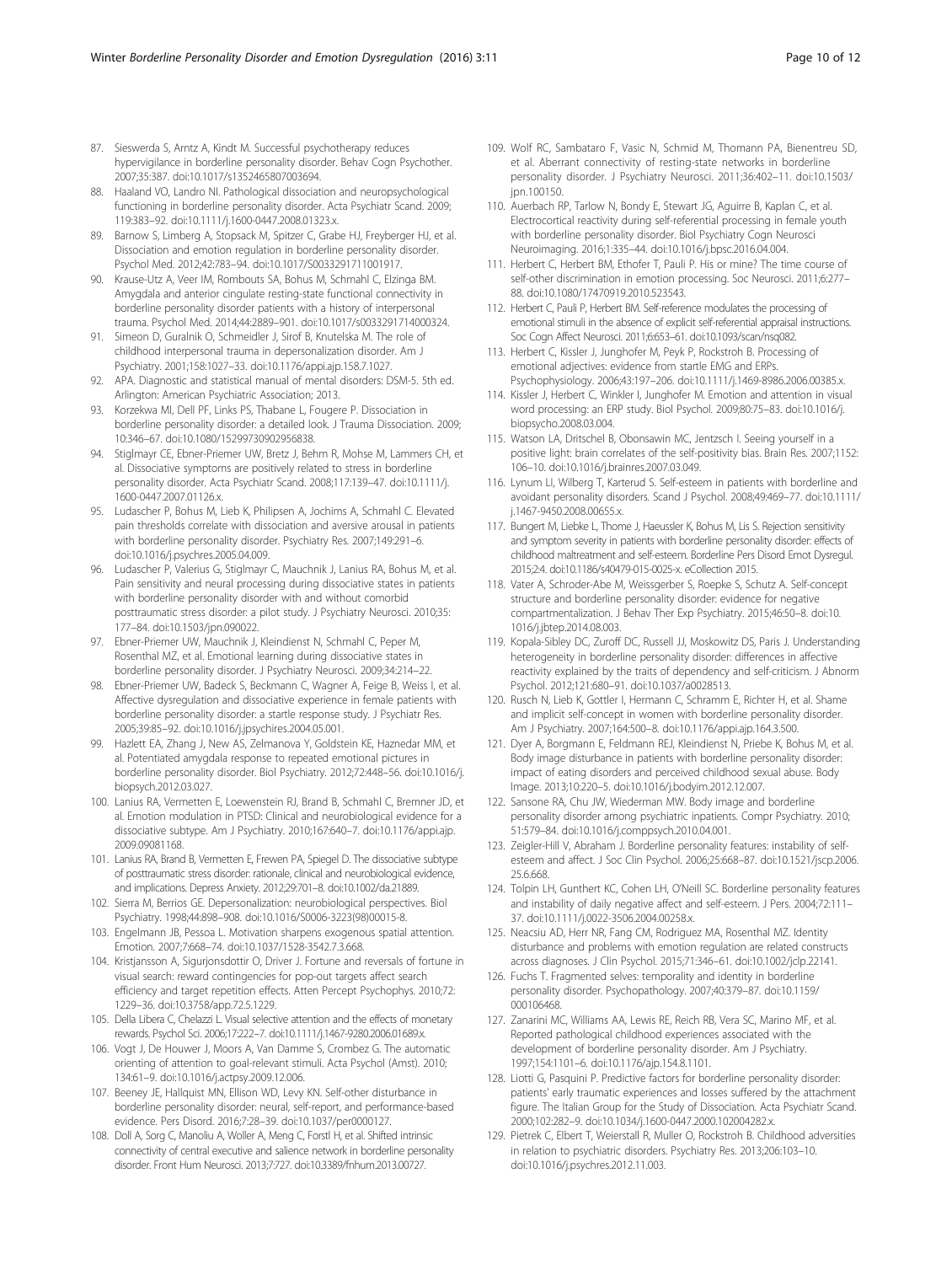- <span id="page-10-0"></span>130. Golier JA, Yehuda R, Bierer LM, Mitropoulou V, New AS, Schmeidler J, et al. The relationship of borderline personality disorder to posttraumatic stress disorder and traumatic events. Am J Psychiatry. 2003;160:2018–24. doi[:10.1176/appi.ajp.160.11.2018](http://dx.doi.org/10.1176/appi.ajp.160.11.2018).
- 131. Grant BF, Chou SP, Goldstein RB, Huang B, Stinson FS, Saha TD, et al. Prevalence, correlates, disability, and comorbidity of DSM-IV borderline personality disorder: results from the Wave 2 National Epidemiologic Survey on Alcohol and Related Conditions. J Clin Psychiatry. 2008;69:533–45.
- 132. Lenzenweger MF, Lane MC, Loranger AW, Kessler RC. DSM-IV personality disorders in the National Comorbidity Survey Replication. Biol Psychiatry. 2007;62:553–64. doi:[10.1016/j.biopsych.2006.09.019](http://dx.doi.org/10.1016/j.biopsych.2006.09.019).
- 133. Northoff G, Heinzel A, de Greck M, Bermpohl F, Dobrowolny H, Panksepp J. Selfreferential processing in our brain—a meta-analysis of imaging studies on the self. Neuroimage. 2006;31:440–57. doi:[10.1016/j.neuroimage.2005.12.002](http://dx.doi.org/10.1016/j.neuroimage.2005.12.002).
- 134. Kliem S, Kroger C, Kosfelder J. Dialectical behavior therapy for borderline personality disorder: a meta-analysis using mixed-effects modeling. J Consult Clin Psychol. 2010;78:936–51. doi[:10.1037/a0021015](http://dx.doi.org/10.1037/a0021015).
- 135. Stoffers JM, Vollm BA, Rucker G, Timmer A, Huband N, Lieb K. Psychological therapies for people with borderline personality disorder. Cochrane Database Syst Rev. 2012;8:CD005652. doi:[10.1002/14651858.CD005652.pub2.](http://dx.doi.org/10.1002/14651858.CD005652.pub2)
- 136. Burmeister K, Höschel K, von Auer AK, Reiske S, Schweiger U, Sipos V, et al. Dialektisch Behaviorale Therapie–Weiterentwicklungen und empirische Evidenz. Psychiat Prax. 2014;41:242–9. doi:[10.1055/s-0034-1369905](http://dx.doi.org/10.1055/s-0034-1369905).
- 137. Winter D, Niedtfeld I, Schmitt R, Bohus M, Schmahl C, Herpertz SC. Neural correlates of distraction in borderline personality disorder before and after dialectical behavior therapy. Eur Arch Psychiatry Clin Neurosci. 2016. epub ahead of print. doi[:10.1007/s00406-016-0689-2](http://dx.doi.org/10.1007/s00406-016-0689-2).
- 138. Perez DL, Vago DR, Pan H, Root J, Tuescher O, Fuchs BH, et al. Frontolimbic neural circuit changes in emotional processing and inhibitory control associated with clinical improvement following transference-focused psychotherapy in borderline personality disorder. Psychiatry Clin Neurosci. 2016;70:51–61. doi[:10.1111/pcn.12357.](http://dx.doi.org/10.1111/pcn.12357)
- 139. Yang Y, Kircher T, Straube B. The neural correlates of cognitive behavioral therapy: recent progress in the investigation of patients with panic disorder. Behav Res Ther. 2014;62:88–96. doi[:10.1016/j.brat.2014.07.011.](http://dx.doi.org/10.1016/j.brat.2014.07.011)
- 140. Barsaglini A, Sartori G, Benetti S, Pettersson-Yeo W, Mechelli A. The effects of psychotherapy on brain function: a systematic and critical review. Prog Neurobiol. 2014;114:1–14. doi:[10.1016/j.pneurobio.2013.10.006.](http://dx.doi.org/10.1016/j.pneurobio.2013.10.006)
- 141. Messina I, Sambin M, Palmieri A, Viviani R. Neural correlates of psychotherapy in anxiety and depression: a meta-analysis. PLoS One. 2013;8:e74657. doi:[10.1371/journal.pone.0074657.](http://dx.doi.org/10.1371/journal.pone.0074657)
- 142. Weingarten CP, Strauman TJ. Neuroimaging for psychotherapy research: current trends. Psychother Res. 2015;25:185–213. doi[:10.1080/10503307.2014.883088.](http://dx.doi.org/10.1080/10503307.2014.883088)
- 143. Goodman M, Carpenter D, Tang CY, Goldstein KE, Avedon J, Fernandez N, et al. Dialectical behavior therapy alters emotion regulation and amygdala activity in patients with borderline personality disorder. J Psychiatr Res. 2014;57:108–16. doi:[10.1016/j.jpsychires.2014.06.020](http://dx.doi.org/10.1016/j.jpsychires.2014.06.020).
- 144. Schnell K, Herpertz SC. Effects of dialectic-behavioral-therapy on the neural correlates of affective hyperarousal in borderline personality disorder. J Psychiatr Res. 2007;41:837–47. doi[:10.1016/j.jpsychires.2006.08.011](http://dx.doi.org/10.1016/j.jpsychires.2006.08.011).
- 145. Schmitt R, Winter D, Niedtfeld I, Herpertz SC, Schmahl C. Effects of psychotherapy on neuronal correlates of reappraisal in female patients with borderline personality disorder. Biol Psychiatry Cogn Neurosci Neuroimaging. Epub ahead of print. doi[:10.1016/j.bpsc.2016.07.003.](http://dx.doi.org/10.1016/j.bpsc.2016.07.003)
- 146. Linehan MM. Cognitive-behavioral treatment of borderline personality disorder. New York: Guilford Press; 1993.
- 147. Young JE, Klosko JS, Weishaar ME. Schema therapy: a practicioner's guide. New York: Guilford Press; 2003.
- 148. Weiskopf N. Real-time fMRI and its application to neurofeedback. Neuroimage. 2012;62:682–92. doi[:10.1016/j.neuroimage.2011.10.009.](http://dx.doi.org/10.1016/j.neuroimage.2011.10.009)
- 149. Bruhl AB, Scherpiet S, Sulzer J, Stampfli P, Seifritz E, Herwig U. Real-time neurofeedback using functional MRI could improve down-regulation of amygdala activity during emotional stimulation: a proof-of-concept study. Brain Topogr. 2014;27:138–48. doi:[10.1007/s10548-013-0331-9](http://dx.doi.org/10.1007/s10548-013-0331-9).
- 150. Ruiz S, Lee S, Soekadar SR, Caria A, Veit R, Kircher T, et al. Acquired self-control of insula cortex modulates emotion recognition and brain network connectivity in schizophrenia. Hum Brain Mapp. 2013;34:200–12. doi:[10.1002/hbm.21427](http://dx.doi.org/10.1002/hbm.21427).
- 151. Paret C, Kluetsch R, Ruf M, Demirakca T, Hoesterey S, Ende G, et al. Downregulation of amygdala activation with real-time fMRI neurofeedback in a healthy female sample. Front Behav Neurosci. 2014;8:299. doi:[10.3389/fnbeh.](http://dx.doi.org/10.3389/fnbeh.2014.00299) [2014.00299.](http://dx.doi.org/10.3389/fnbeh.2014.00299)
- 152. De Raedt R, Leyman L, Baeken C, Van Schuerbeek P, Luypaert R, Vanderhasselt MA, et al. Neurocognitive effects of HF-rTMS over the dorsolateral prefrontal cortex on the attentional processing of emotional information in healthy women: an event-related fMRI study. Biol Psychol. 2010;85:487–95. doi:[10.1016/j.biopsycho.2010.09.015](http://dx.doi.org/10.1016/j.biopsycho.2010.09.015).
- 153. Vanderhasselt MA, De Raedt R, Brunoni AR, Campanha C, Baeken C, Remue J, et al. tDCS over the left prefrontal cortex enhances cognitive control for positive affective stimuli. PLoS One. 2013;8:e62219. doi[:10.1371/journal.pone.0062219](http://dx.doi.org/10.1371/journal.pone.0062219).
- 154. Boggio PS, Bermpohl F, Vergara AO, Muniz AL, Nahas FH, Leme PB, et al. Go-no-go task performance improvement after anodal transcranial DC stimulation of the left dorsolateral prefrontal cortex in major depression. J Affect Disord. 2007;101:91–8. doi[:10.1016/j.jad.2006.10.026.](http://dx.doi.org/10.1016/j.jad.2006.10.026)
- 155. Bertsch K, Gamer M, Schmidt B, Schmidinger I, Walther S, Kastel T, et al. Oxytocin and reduction of social threat hypersensitivity in women with borderline personality disorder. Am J Psychiatry. 2013;170:1169–77. doi[:10.1176/appi.ajp.2013.13020263.](http://dx.doi.org/10.1176/appi.ajp.2013.13020263)
- 156. Herpertz SC, Bertsch K. A new perspective on the pathophysiology of borderline personality disorder: a model of the role of oxytocin. Am J Psychiatry. 2015;172:840–51. doi:[10.1176/appi.ajp.2015.15020216](http://dx.doi.org/10.1176/appi.ajp.2015.15020216).
- 157. Carvalho Fernando S, Beblo T, Schlosser N, Terfehr K, Wolf OT, Otte C, et al. Acute glucocorticoid effects on response inhibition in borderline personality disorder. Psychoneuroendocrinology. 2013;38:2780–8. doi[:10.1016/j.psyneuen.2013.07.008](http://dx.doi.org/10.1016/j.psyneuen.2013.07.008).
- 158. Di Simplicio M, Norbury R, Harmer CJ. Short-term antidepressant administration reduces negative self-referential processing in the medial prefrontal cortex in subjects at risk for depression. Mol Psychiatry. 2012;17: 503–10. doi:[10.1038/mp.2011.16.](http://dx.doi.org/10.1038/mp.2011.16)
- 159. Di Simplicio M, Norbury R, Reinecke A, Harmer CJ. Paradoxical effects of short-term antidepressant treatment in fMRI emotional processing models in volunteers with high neuroticism. Psychol Med. 2014;44:241–52. doi[:10.1017/s0033291713000731](http://dx.doi.org/10.1017/s0033291713000731).
- 160. Godlewska BR, Norbury R, Selvaraj S, Cowen PJ, Harmer CJ. Short-term SSRI treatment normalises amygdala hyperactivity in depressed patients. Psychol Med. 2012;42:2609–17. doi[:10.1017/s0033291712000591.](http://dx.doi.org/10.1017/s0033291712000591)
- 161. Sebastian A, Jung P, Krause-Utz A, Lieb K, Schmahl C, Tüscher O. Frontal dysfunctions of impulse control–a systematic review in borderline personality disorder and attention-deficit/hyperactivity disorder. Front Hum Neurosci. 2014;8:698. doi[:10.3389/fnhum.2014.00698](http://dx.doi.org/10.3389/fnhum.2014.00698).
- 162. Elzinga BM, Phaf RH, Ardon AM, van Dyck R. Directed forgetting between, but not within, dissociative personality states. J Abnorm Psychol. 2003;112: 237–43. doi:[10.1037/0021-843x.112.2.237.](http://dx.doi.org/10.1037/0021-843x.112.2.237)
- 163. Gotlib IH, Cane DB. Construct accessibility and clinical depression: a longitudinal investigation. J Abnorm Psychol. 1987;96:199–204. doi:[10.1037/0021-843X.96.3.199](http://dx.doi.org/10.1037/0021-843X.96.3.199).
- 164. Wagner G, Schachtzabel C, Peikert G, Bar KJ. The neural basis of the abnormal self-referential processing and its impact on cognitive control in depressed patients. Hum Brain Mapp. 2015;36:2781–94. doi[:10.1002/hbm.22807.](http://dx.doi.org/10.1002/hbm.22807)
- 165. Nejad AB, Fossati P, Lemogne C. Self-referential processing, rumination, and cortical midline structures in major depression. Front Hum Neurosci. 2013;7: 666. doi:[10.3389/fnhum.2013.00666.](http://dx.doi.org/10.3389/fnhum.2013.00666)
- 166. Vogt J, Lozo L, Koster EH, De Houwer J. On the role of goal relevance in emotional attention: disgust evokes early attention to cleanliness. Cogn Emot. 2011;25:466–77. doi[:10.1080/02699931.2010.532613](http://dx.doi.org/10.1080/02699931.2010.532613).
- 167. Bishop SJ, Duncan J, Lawrence AD. State anxiety modulation of the amygdala response to unattended threat-related stimuli. J Neurosci. 2004; 24:10364–8. doi[:10.1523/jneurosci.2550-04.2004.](http://dx.doi.org/10.1523/jneurosci.2550-04.2004)
- 168. Mather M, Sutherland MR. Arousal-biased competition in perception and memory. Perspect Psychol Sci. 2011;6:114–33. doi[:10.1177/1745691611400234.](http://dx.doi.org/10.1177/1745691611400234)
- 169. Stevens JS, Hamann S. Sex differences in brain activation to emotional stimuli: a meta-analysis of neuroimaging studies. Neuropsychologia. 2012;50: 1578–93. doi[:10.1016/j.neuropsychologia.2012.03.011](http://dx.doi.org/10.1016/j.neuropsychologia.2012.03.011).
- 170. Whittle S, Yucel M, Yap MB, Allen NB. Sex differences in the neural correlates of emotion: evidence from neuroimaging. Biol Psychol. 2011;87: 319–33. doi:[10.1016/j.biopsycho.2011.05.003](http://dx.doi.org/10.1016/j.biopsycho.2011.05.003).
- 171. Domes G, Schulze L, Bottger M, Grossmann A, Hauenstein K, Wirtz PH, et al. The neural correlates of sex differences in emotional reactivity and emotion regulation. Hum Brain Mapp. 2010;31:758–69. doi[:10.1002/hbm.20903.](http://dx.doi.org/10.1002/hbm.20903)
- 172. Johnson DM, Shea MT, Yen S, Battle CL, Zlotnick C, Sanislow CA, et al. Gender differences in borderline personality disorder: findings from the Collaborative Longitudinal Personality Disorders Study. Compr Psychiatry. 2003;44:284–92. doi:[10.1016/S0010-440X\(03\)00090-7](http://dx.doi.org/10.1016/S0010-440X(03)00090-7).
- 173. Silberschmidt A, Lee S, Zanarini M, Schulz SC. Gender differences in borderline personality disorder: results from a multinational, clinical trial sample. J Pers Disord. 2015;29:828–38. doi:[10.1521/pedi\\_2014\\_28\\_175.](http://dx.doi.org/10.1521/pedi_2014_28_175)